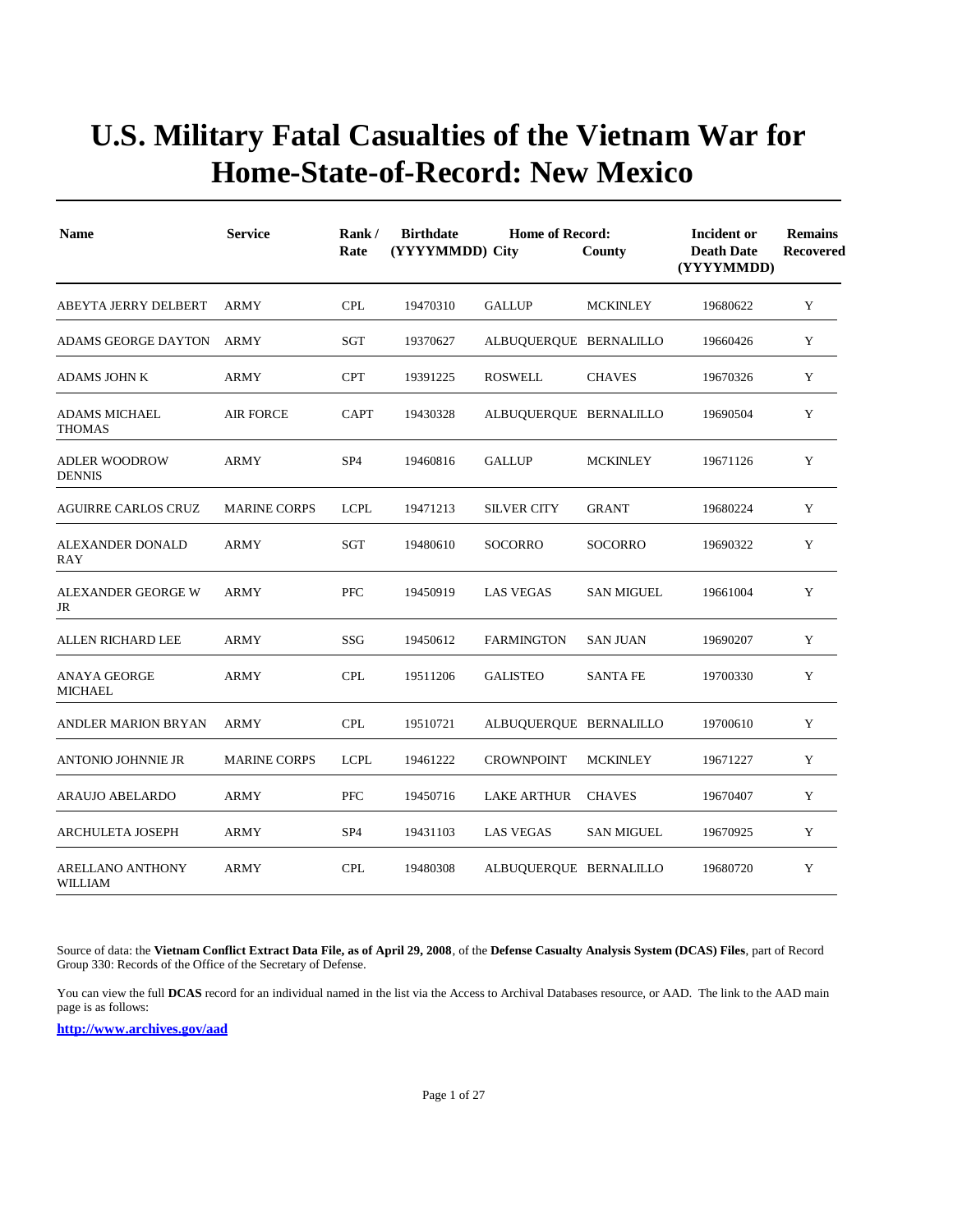| <b>Name</b>                              | <b>Service</b>      | Rank/<br>Rate   | <b>Birthdate</b><br>(YYYYMMDD) City | <b>Home of Record:</b>           | County            | Incident or<br><b>Death Date</b><br>(YYYYMMDD) | <b>Remains</b><br>Recovered |
|------------------------------------------|---------------------|-----------------|-------------------------------------|----------------------------------|-------------------|------------------------------------------------|-----------------------------|
| ARMIJO FRANK CHARLES                     | ARMY                | <b>PFC</b>      | 19510520                            | ALBUQUERQUE BERNALILLO           |                   | 19690815                                       | Y                           |
| <b>ARTHUR JOHNNY</b>                     | <b>ARMY</b>         | SP <sub>5</sub> | 19490906                            | <b>FRUITLAND</b>                 | <b>SAN JUAN</b>   | 19710610                                       | Y                           |
| <b>ARVISO HERBERT</b>                    | <b>ARMY</b>         | SGT             | 19481013                            | <b>FARMINGTON</b>                | <b>SAN JUAN</b>   | 19691026                                       | Y                           |
| ATOLE FLOYD SAMUEL                       | ARMY                | SGT             | 19451107                            | <b>DULCE</b>                     | <b>RIO ARRIBA</b> | 19690221                                       | Y                           |
| <b>AUSTIN ROLLIN</b><br><b>RANDOLPH</b>  | <b>ARMY</b>         | <b>CPL</b>      | 19480216                            | <b>ESTANCIA</b>                  | <b>TORRANCE</b>   | 19680527                                       | Y                           |
| <b>AUTEN FRANK LEROY</b>                 | <b>MARINE CORPS</b> | <b>LCPL</b>     | 19481031                            | ALBUQUERQUE BERNALILLO           |                   | 19680714                                       | Y                           |
| <b>BACA GABRIEL</b>                      | <b>ARMY</b>         | <b>PFC</b>      | 19420803                            | <b>SANTA CRUZ</b>                | <b>SANTA FE</b>   | 19671006                                       | Y                           |
| <b>BACA ISIDRO</b>                       | <b>MARINE CORPS</b> | <b>PFC</b>      | 19471007                            | <b>SOCORRO</b>                   | <b>SOCORRO</b>    | 19670821                                       | Y                           |
| <b>BACA JOHNNY</b><br><b>LAWRENCE JR</b> | <b>MARINE CORPS</b> | <b>PFC</b>      | 19440811                            | <b>TAOS</b>                      | <b>TAOS</b>       | 19680204                                       | Y                           |
| <b>BAKER MICHAEL OBRIEN</b>              | <b>MARINE CORPS</b> | SGT             | 19450411                            | ALBUQUERQUE BERNALILLO           |                   | 19690602                                       | Y                           |
| <b>BALDONADO SECUNDINO</b>               | <b>AIR FORCE</b>    | <b>TSGT</b>     | 19270701                            | <b>JARALES</b>                   | <b>VALENCIA</b>   | 19650516                                       | Y                           |
| <b>BARBOUR JOHN RAMAGE</b>               | <b>NAVY</b>         | PO <sub>3</sub> | 19460714                            | <b>LAS CRUCES</b>                | <b>DONA ANA</b>   | 19670904                                       | Y                           |
| <b>BARELA IGNACIO</b>                    | <b>MARINE CORPS</b> | <b>LCPL</b>     | 19470201                            | <b>ALAMOGORDO</b>                | <b>OTERO</b>      | 19670602                                       | Y                           |
| <b>BARNEY LUTHER</b>                     | <b>ARMY</b>         | SP <sub>5</sub> | 19501127                            | <b>MEXICAN</b><br><b>SPRINGS</b> | <b>MCKINLEY</b>   | 19711221                                       | Y                           |
| <b>BAZAN ISIDRO SIGFREDO</b>             | <b>ARMY</b>         | SP <sub>4</sub> | 19470515                            | ALBUQUERQUE BERNALILLO           |                   | 19680705                                       | Y                           |
| <b>BECKETT JOHN WESLEY</b>               | <b>ARMY</b>         | 2LT             | 19460622                            | ALBUQUERQUE BERNALILLO           |                   | 19680102                                       | Y                           |

Source of data: the **Vietnam Conflict Extract Data File, as of April 29, 2008**, of the **Defense Casualty Analysis System (DCAS) Files**, part of Record Group 330: Records of the Office of the Secretary of Defense.

You can view the full **DCAS** record for an individual named in the list via the Access to Archival Databases resource, or AAD. The link to the AAD main page is as follows: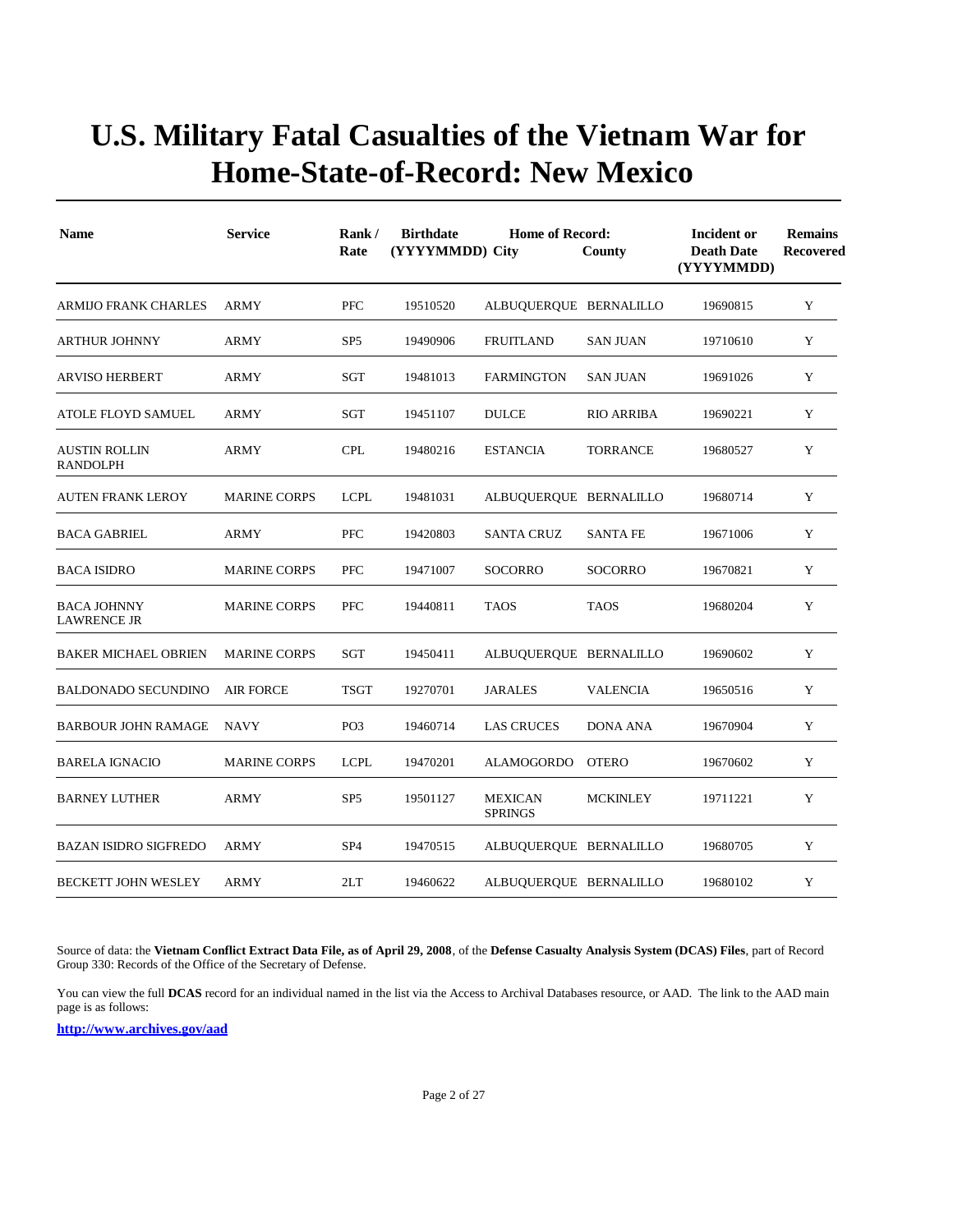| <b>Name</b>                                | <b>Service</b>      | Rank/<br>Rate   | <b>Birthdate</b><br>(YYYYMMDD) City | <b>Home of Record:</b> | County            | Incident or<br><b>Death Date</b><br>(YYYYMMDD) | <b>Remains</b><br><b>Recovered</b> |
|--------------------------------------------|---------------------|-----------------|-------------------------------------|------------------------|-------------------|------------------------------------------------|------------------------------------|
| <b>BEGAYE EDDIE CHARLES</b>                | <b>MARINE CORPS</b> | <b>CPL</b>      | 19430219                            | <b>RAMAH</b>           | <b>MCKINLEY</b>   | 19670525                                       | Y                                  |
| <b>BEGAYE FELIX</b><br><b>DOHALTAHE</b>    | <b>MARINE CORPS</b> | <b>PFC</b>      | 19480904                            | LITTLE WATER SAN JUAN  |                   | 19671210                                       | Y                                  |
| <b>BELL GEORGE BENJAMIN</b>                | ARMY                | <b>PFC</b>      | 19470128                            | ALBUQUERQUE BERNALILLO |                   | 19661123                                       | Y                                  |
| <b>BENAVIDEZ BENJAMIN</b><br><b>JOHN</b>   | <b>ARMY</b>         | <b>SFC</b>      | 19330131                            | <b>MONTEZUMA</b>       | <b>SAN MIGUEL</b> | 19710413                                       | Y                                  |
| <b>BERGFELDT DAVID</b><br><b>EDWARD</b>    | ARMY                | SP <sub>5</sub> | 19441220                            | <b>LAS CRUCES</b>      | <b>DONA ANA</b>   | 19691223                                       | Y                                  |
| <b>BILBREY EDMOND DAVID</b>                | ARMY                | <b>CPT</b>      | 19430601                            | ALBUQUERQUE BERNALILLO |                   | 19710311                                       | Y                                  |
| <b>BLACK RODNEY JOE</b>                    | ARMY                | SP <sub>5</sub> | 19470916                            | <b>ROSWELL</b>         | <b>CHAVES</b>     | 19690502                                       | Y                                  |
| <b>BLOOMFIELD NORMAN</b><br><b>HUBERT</b>  | ARMY                | SGT             | 19460519                            | <b>RAMAH</b>           | <b>MCKINLEY</b>   | 19690711                                       | Y                                  |
| <b>BOYER MONTY DOYAL</b>                   | <b>ARMY</b>         | SP <sub>4</sub> | 19490702                            | <b>ROSWELL</b>         | <b>CHAVES</b>     | 19700907                                       | Y                                  |
| <b>BRANCH FREDDIE</b><br><b>ISIDORE</b>    | <b>MARINE CORPS</b> | <b>LCPL</b>     | 19471002                            | <b>ESPANOLA</b>        | <b>MULTIPLE</b>   | 19660517                                       | Y                                  |
| <b>BROWN KENNETH RAY</b>                   | <b>AIR FORCE</b>    | <b>SSGT</b>     | 19470214                            | <b>LAS CRUCES</b>      | <b>DONA ANA</b>   | 19720502                                       | Y                                  |
| <b>BRYANT JERRY HAROLD</b>                 | <b>MARINE CORPS</b> | <b>PFC</b>      | 19411019                            | <b>PORTALES</b>        | <b>ROOSEVELT</b>  | 19670126                                       | Y                                  |
| <b>BULLOCH JAMES GRADY</b>                 | <b>ARMY</b>         | CW2             | 19380205                            | ALBUQUERQUE BERNALILLO |                   | 19700611                                       | Y                                  |
| <b>BUNYEA WALTER</b><br><b>CLIFFORD JR</b> | <b>ARMY</b>         | <b>PFC</b>      | 19470601                            | <b>LAS CRUCES</b>      | <b>DONA ANA</b>   | 19671107                                       | Y                                  |
| <b>BUSTAMANTE PAUL</b>                     | <b>MARINE CORPS</b> | <b>PFC</b>      | 19490729                            | ALBUQUERQUE BERNALILLO |                   | 19680916                                       | Y                                  |

Source of data: the **Vietnam Conflict Extract Data File, as of April 29, 2008**, of the **Defense Casualty Analysis System (DCAS) Files**, part of Record Group 330: Records of the Office of the Secretary of Defense.

You can view the full **DCAS** record for an individual named in the list via the Access to Archival Databases resource, or AAD. The link to the AAD main page is as follows: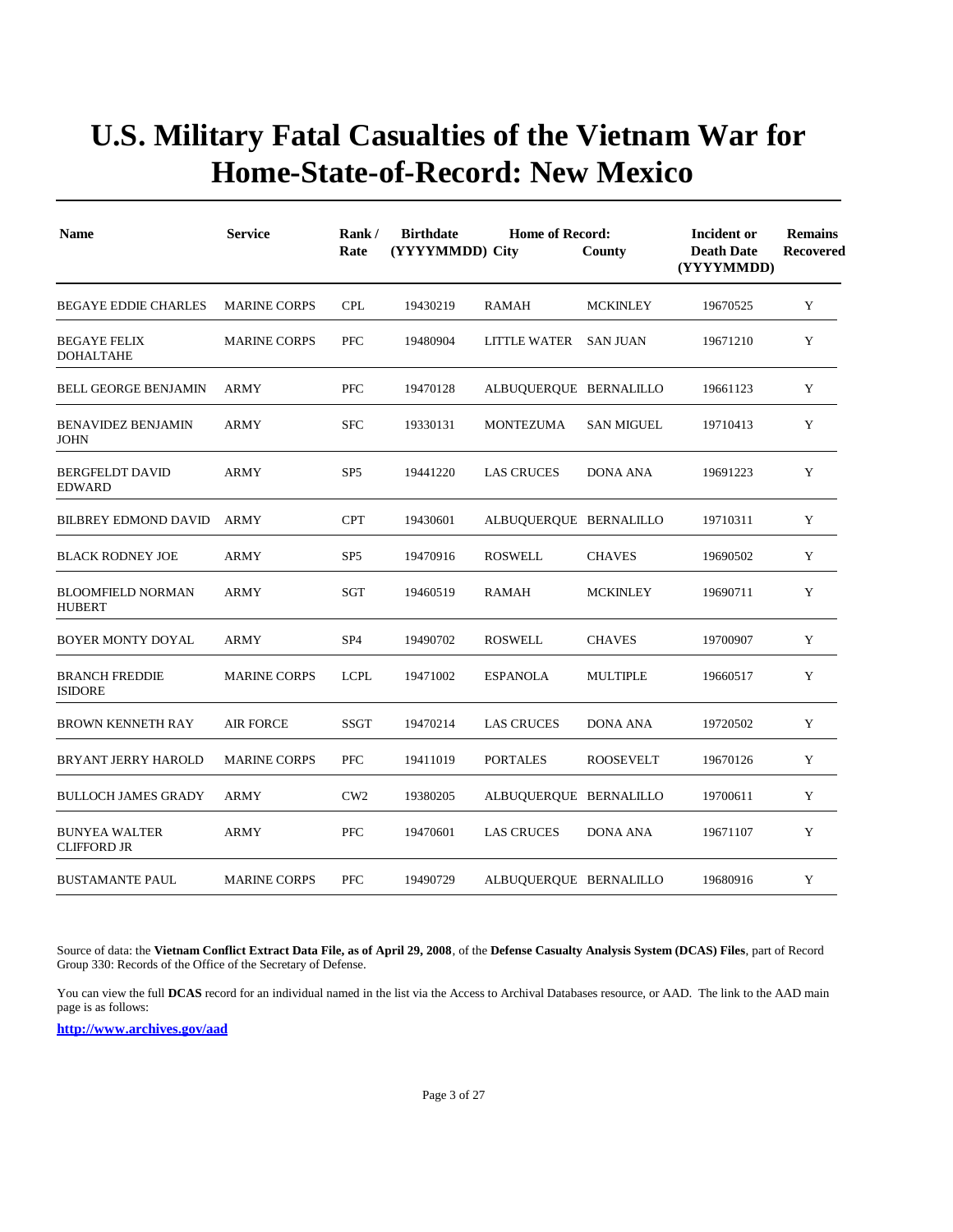| <b>Name</b>                               | <b>Service</b>      | Rank/<br>Rate   | <b>Birthdate</b><br>(YYYYMMDD) City | <b>Home of Record:</b> | County            | Incident or<br><b>Death Date</b><br>(YYYYMMDD) | <b>Remains</b><br>Recovered |  |
|-------------------------------------------|---------------------|-----------------|-------------------------------------|------------------------|-------------------|------------------------------------------------|-----------------------------|--|
| <b>CABE JOHNNY DWAIN</b>                  | <b>MARINE CORPS</b> | <b>CPL</b>      | 19471128                            | CARLSBAD               | <b>EDDY</b>       | 19680603                                       | Y                           |  |
| <b>CABRERA ANDY</b><br><b>ANASTACIO</b>   | <b>MARINE CORPS</b> | <b>CPL</b>      | 19480710                            | <b>LAS CRUCES</b>      | <b>DONA ANA</b>   | 19680103                                       | Y                           |  |
| CABRERA EDWARD A                          | <b>ARMY</b>         | <b>CPL</b>      | 19480412                            | <b>GALLUP</b>          | <b>MCKINLEY</b>   | 19670605                                       | Y                           |  |
| <b>CAMPOS LARRY PAUL</b>                  | <b>ARMY</b>         | SP <sub>4</sub> | 19470128                            | <b>ROSWELL</b>         | <b>CHAVES</b>     | 19661203                                       | Y                           |  |
| <b>CARNAHAN STEPHEN</b><br><b>MICHAEL</b> | <b>MARINE CORPS</b> | <b>LCPL</b>     | 19480614                            | ALBUQUERQUE BERNALILLO |                   | 19670402                                       | Y                           |  |
| <b>CARPENTER DAVID</b><br><b>CLYDE</b>    | <b>ARMY</b>         | <b>PFC</b>      | 19470625                            | <b>LOS ALAMOS</b>      | <b>LOS ALAMOS</b> | 19660506                                       | Y                           |  |
| <b>CARRILLO MELVIN</b>                    | <b>ARMY</b>         | <b>PFC</b>      | 19490208                            | <b>ROSWELL</b>         | <b>CHAVES</b>     | 19680303                                       | Y                           |  |
| <b>CASERIO CHARLES</b><br><b>DOMINIC</b>  | <b>ARMY</b>         | SGT             | 19481117                            | ALBUQUERQUE BERNALILLO |                   | 19710913                                       | Y                           |  |
| <b>CASS ANTHONY MAC</b>                   | <b>MARINE CORPS</b> | <b>CPL</b>      | 19460814                            | <b>ARTESIA</b>         | <b>EDDY</b>       | 19670526                                       | Y                           |  |
| <b>CHAMBERLAIN ROBERT F</b>               | <b>ARMY</b>         | WO1             | 19400921                            | <b>LAS CRUCES</b>      | <b>DONA ANA</b>   | 19661007                                       | Y                           |  |
| <b>CHARLIE PETER</b>                      | <b>MARINE CORPS</b> | <b>LCPL</b>     | 19490721                            | <b>FARMINGTON</b>      | <b>SAN JUAN</b>   | 19700808                                       | Y                           |  |
| <b>CHAVEZ DANIEL JOSEPH</b>               | <b>ARMY</b>         | <b>PFC</b>      | 19491102                            | ALBUQUERQUE BERNALILLO |                   | 19701123                                       | Y                           |  |
| <b>CHAVEZ DAVID CRUZ</b>                  | ARMY                | SSG             | 19380503                            | <b>LAS CRUCES</b>      | <b>DONA ANA</b>   | 19700115                                       | Y                           |  |
| <b>CHAVEZ FREDDIE PAUL</b>                | <b>MARINE CORPS</b> | <b>LCPL</b>     | 19430719                            | ALBUQUERQUE BERNALILLO |                   | 19690310                                       | Y                           |  |
| <b>CHAVEZ GLEN ALEX</b>                   | ARMY                | <b>PFC</b>      | 19490607                            | <b>GLENCOE</b>         | <b>LINCOLN</b>    | 19700822                                       | Y                           |  |

Source of data: the **Vietnam Conflict Extract Data File, as of April 29, 2008**, of the **Defense Casualty Analysis System (DCAS) Files**, part of Record Group 330: Records of the Office of the Secretary of Defense.

You can view the full **DCAS** record for an individual named in the list via the Access to Archival Databases resource, or AAD. The link to the AAD main page is as follows: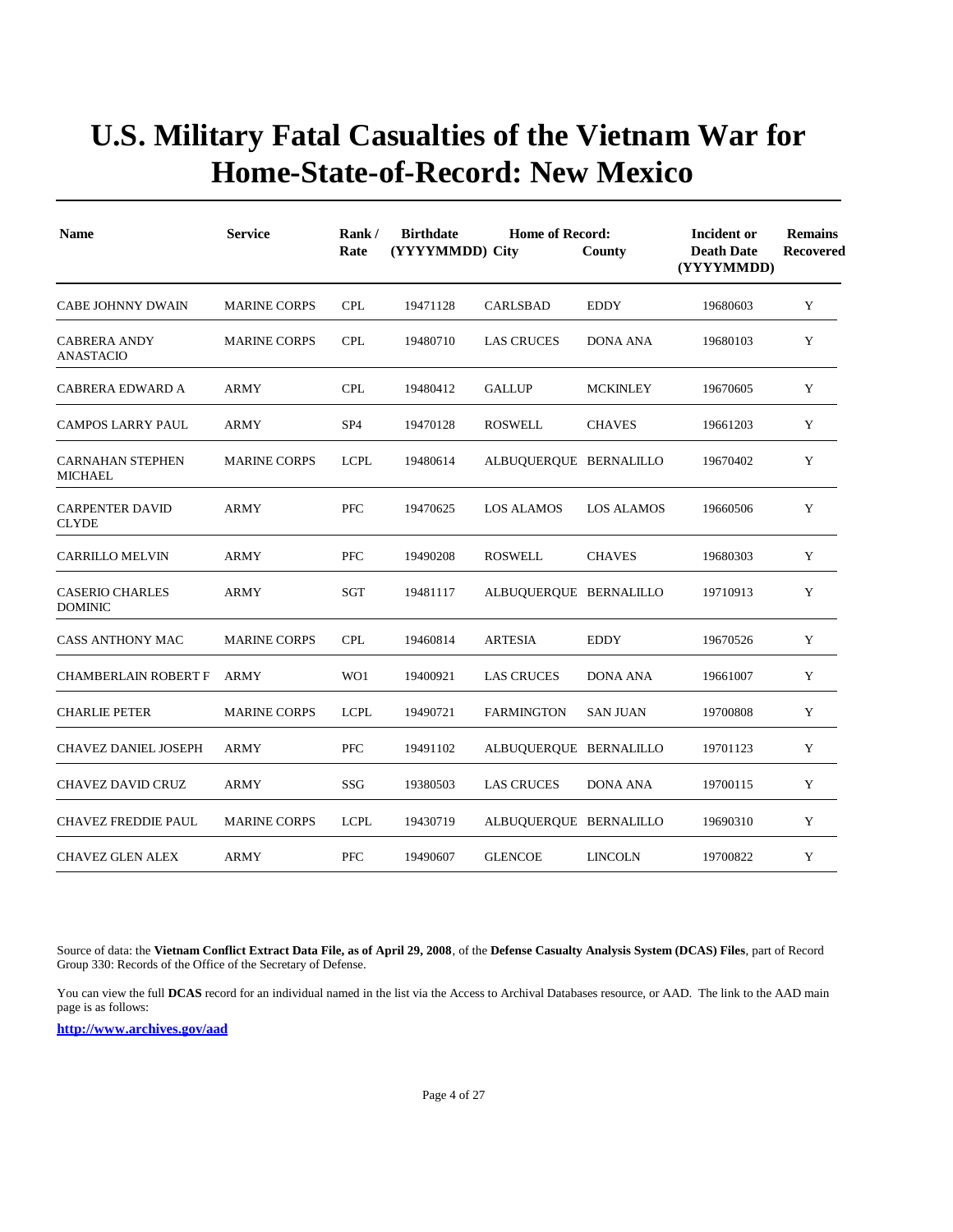| <b>Name</b>                               | <b>Service</b>      | Rank/<br>Rate   | <b>Birthdate</b><br><b>Home of Record:</b><br>(YYYYMMDD) City<br>County |                                                 |                 | Incident or<br><b>Death Date</b><br>(YYYYMMDD) | <b>Remains</b><br>Recovered |
|-------------------------------------------|---------------------|-----------------|-------------------------------------------------------------------------|-------------------------------------------------|-----------------|------------------------------------------------|-----------------------------|
| CHINO GERALD GREGORY ARMY                 |                     | SP <sub>4</sub> | 19471117                                                                | <b>CUBERO</b>                                   | <b>CIBOLA</b>   | 19680324                                       | Y                           |
| CIPRIANI ALAN BRADLEY                     | <b>ARMY</b>         | SP <sub>4</sub> | 19480225                                                                | ALBUQUERQUE BERNALILLO                          |                 | 19670529                                       | Y                           |
| <b>CISNEROS CHARLES</b><br><b>CASTULO</b> | <b>ARMY</b>         | <b>PFC</b>      | 19500408                                                                | <b>CERRO</b>                                    | <b>TAOS</b>     | 19700622                                       | Y                           |
| <b>CLOUGH KENNETH</b><br><b>RICHARD</b>   | ARMY                | WO1             | 19470226                                                                | ALBUQUERQUE BERNALILLO                          |                 | 19690107                                       | Y                           |
| <b>COCA ANDREW</b>                        | <b>MARINE CORPS</b> | <b>LCPL</b>     | 19460606                                                                | <b>TAOS</b>                                     | <b>TAOS</b>     | 19680114                                       | Y                           |
| <b>CONANT GREGORY C</b>                   | <b>ARMY</b>         | SGT             | 19480213                                                                | <b>WHITE SANDS</b><br><b>MSL RGE</b>            | <b>DONA ANA</b> | 19680212                                       | Y                           |
| <b>CORDOVA CHRIS B</b>                    | <b>ARMY</b>         | SP <sub>4</sub> | 19500912                                                                | <b>MOSQUERO</b>                                 | <b>HARDING</b>  | 19710511                                       | Y                           |
| <b>CORFIELD STAN LEROY</b>                | <b>MARINE CORPS</b> | <b>SSGT</b>     | 19400825                                                                | <b>GALLUP</b>                                   | <b>MCKINLEY</b> | 19670501                                       | $\mathbf N$                 |
| <b>CRAWFORD DAVID</b><br>WESLEY           | <b>ARMY</b>         | SP <sub>4</sub> | 19470504                                                                | <b>GRANTS</b>                                   | <b>CIBOLA</b>   | 19680524                                       | Y                           |
| <b>CRESPIN ARTHUR</b>                     | <b>ARMY</b>         | SP <sub>4</sub> | 19451019                                                                | <b>SANTO</b><br><b>DOMINGO</b><br><b>PUEBLO</b> | <b>SANDOVAL</b> | 19680224                                       | Y                           |
| <b>CROW ENNIS EUGENE</b>                  | <b>ARMY</b>         | SP <sub>4</sub> | 19471001                                                                | <b>LOVINGTON</b>                                | LEA             | 19680102                                       | Y                           |
| <b>CRUCE LEONARD ERWIN</b>                | <b>ARMY</b>         | <b>PFC</b>      | 19471204                                                                | <b>HOBBS</b>                                    | <b>LEA</b>      | 19680606                                       | Y                           |
| <b>CRUZ SAM</b>                           | <b>ARMY</b>         | SP <sub>4</sub> | 19461109                                                                | <b>RATON</b>                                    | <b>COLFAX</b>   | 19671012                                       | Y                           |
| <b>CUMMINS JOHN</b><br>RUDOLPH JR         | <b>ARMY</b>         | <b>PFC</b>      | 19461018                                                                | <b>ROSWELL</b>                                  | <b>CHAVES</b>   | 19660917                                       | Y                           |

Source of data: the **Vietnam Conflict Extract Data File, as of April 29, 2008**, of the **Defense Casualty Analysis System (DCAS) Files**, part of Record Group 330: Records of the Office of the Secretary of Defense.

You can view the full **DCAS** record for an individual named in the list via the Access to Archival Databases resource, or AAD. The link to the AAD main page is as follows: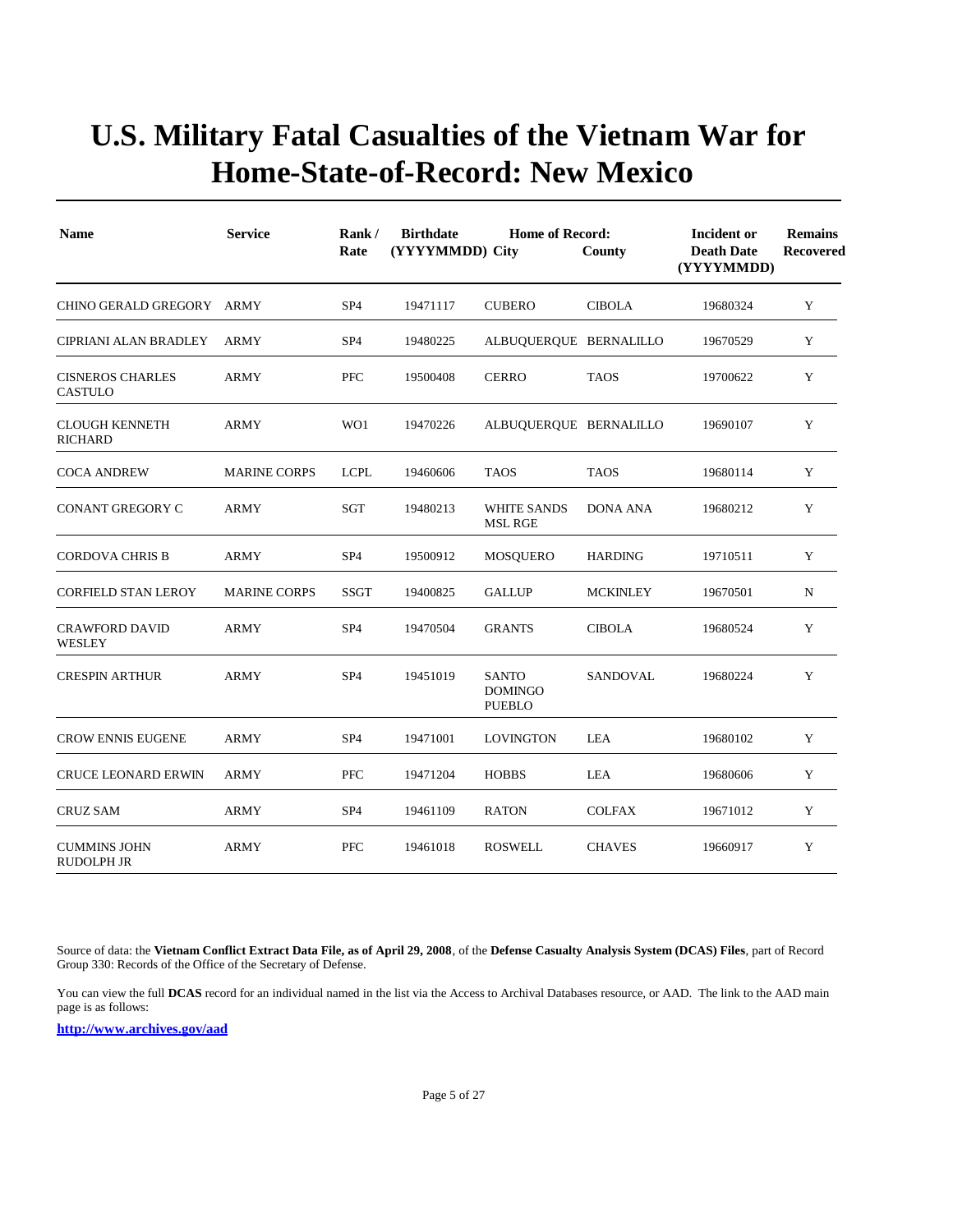| <b>Name</b>                              | <b>Service</b>      | Rank/<br>Rate   | <b>Birthdate</b><br>(YYYYMMDD) City | <b>Home of Record:</b> | County          | <b>Incident or</b><br><b>Death Date</b><br>(YYYYMMDD) | <b>Remains</b><br><b>Recovered</b> |
|------------------------------------------|---------------------|-----------------|-------------------------------------|------------------------|-----------------|-------------------------------------------------------|------------------------------------|
| <b>CURLEY ALBERT ALLEN</b>               | <b>MARINE CORPS</b> | PFC             | 19470412                            | <b>CUBERO</b>          | <b>CIBOLA</b>   | 19670330                                              | Y                                  |
| DALE CHESTER DONALD                      | <b>NAVY</b>         | PO <sub>2</sub> | 19320228                            | <b>CAPITAN</b>         | <b>LINCOLN</b>  | 19681101                                              | Y                                  |
| <b>DAVID ROBERT</b>                      | <b>ARMY</b>         | <b>CPL</b>      | 19450725                            | ALBUQUERQUE BERNALILLO |                 | 19680521                                              | Y                                  |
| DAVIES EDWARD EARL                       | <b>MARINE CORPS</b> | <b>LCPL</b>     | 19460604                            | <b>LOVINGTON</b>       | LEA             | 19670822                                              | Y                                  |
| DAVIS EDWARD DANIEL                      | <b>MARINE CORPS</b> | <b>PFC</b>      | 19470516                            | ALBUQUERQUE BERNALILLO |                 | 19661228                                              | Y                                  |
| <b>DAVIS RICARDO</b><br><b>GONZALEZ</b>  | <b>ARMY</b>         | <b>SFC</b>      | 19410317                            | CARLSBAD               | <b>EDDY</b>     | 19690320                                              | N                                  |
| <b>DEFOOR FREDDIE</b><br>CARVIAL         | <b>ARMY</b>         | PFC             | 19490719                            | <b>TATUM</b>           | LEA             | 19700227                                              | Y                                  |
| <b>DELORA PEDRO</b><br><b>ASCENCION</b>  | <b>ARMY</b>         | <b>PFC</b>      | 19460530                            | <b>SANTA FE</b>        | <b>SANTA FE</b> | 19690807                                              | Y                                  |
| DEMARCO BILLY JOE                        | <b>ARMY</b>         | <b>SGT</b>      | 19470430                            | <b>LAS CRUCES</b>      | <b>DONA ANA</b> | 19700606                                              | $\mathbf Y$                        |
| DEMPSEY WARREN LEIGH                     | <b>MARINE CORPS</b> | <b>CPL</b>      | 19400303                            | CHURCH ROCK MCKINLEY   |                 | 19651203                                              | Y                                  |
| DENNEY DONALD GENE                       | <b>ARMY</b>         | SP <sub>4</sub> | 19471025                            | ALBUQUERQUE BERNALILLO |                 | 19680614                                              | Y                                  |
| <b>DENNIS DOUGLASS J</b>                 | <b>ARMY</b>         | SP <sub>5</sub> | 19440528                            | <b>ARTESIA</b>         | <b>EDDY</b>     | 19680208                                              | Y                                  |
| DERDA JAMES MICHAEL                      | <b>ARMY</b>         | <b>CPL</b>      | 19450709                            | ALBUQUERQUE BERNALILLO |                 | 19690407                                              | Y                                  |
| <b>DESHURLEY GEORGE</b><br><b>ROBERT</b> | NAVY                | PO <sub>3</sub> | 19431129                            | <b>ROSWELL</b>         | <b>CHAVES</b>   | 19680331                                              | Y                                  |
| <b>DEVINE CAMERON</b><br><b>JOSEPH</b>   | <b>MARINE CORPS</b> | PFC             | 19480419                            | <b>FAIRACRES</b>       | <b>DONA ANA</b> | 19690127                                              | Y                                  |

Source of data: the **Vietnam Conflict Extract Data File, as of April 29, 2008**, of the **Defense Casualty Analysis System (DCAS) Files**, part of Record Group 330: Records of the Office of the Secretary of Defense.

You can view the full **DCAS** record for an individual named in the list via the Access to Archival Databases resource, or AAD. The link to the AAD main page is as follows: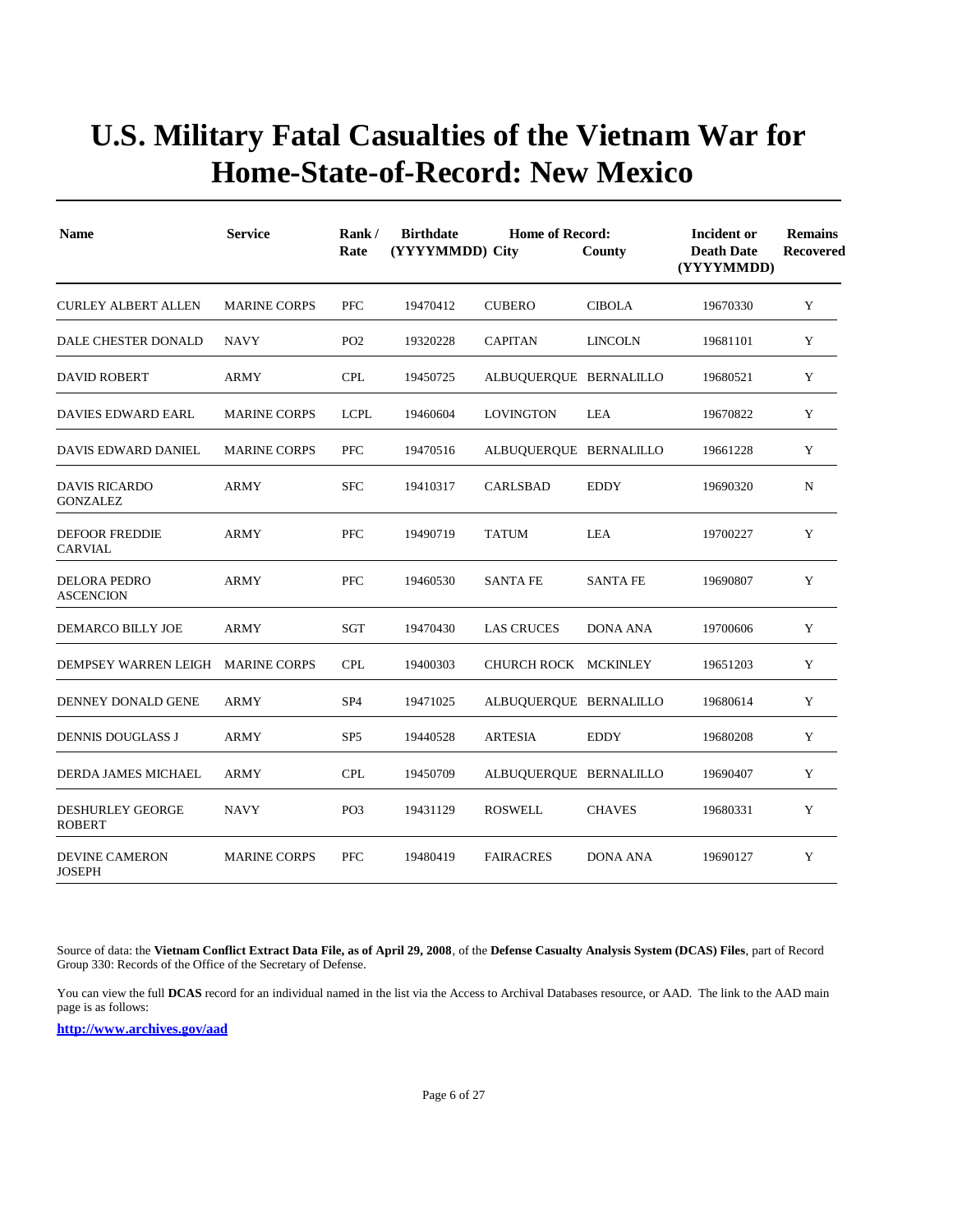| <b>Name</b>                                | <b>Service</b> | Rank/<br>Rate   | <b>Birthdate</b><br>(YYYYMMDD) City | <b>Home of Record:</b> | County            | Incident or<br><b>Death Date</b><br>(YYYYMMDD) | <b>Remains</b><br>Recovered |
|--------------------------------------------|----------------|-----------------|-------------------------------------|------------------------|-------------------|------------------------------------------------|-----------------------------|
| DIREEN KEVEN THOMAS                        | <b>ARMY</b>    | PFC             | 19480107                            | ALBUQUERQUE BERNALILLO |                   | 19680419                                       | Y                           |
| <b>DOW ROBERT MELVIN</b>                   | <b>NAVY</b>    | PO <sub>1</sub> | 19421022                            | ALBUQUERQUE BERNALILLO |                   | 19721219                                       | Y                           |
| <b>DOZIER JOBIE CLAYTON</b>                | <b>ARMY</b>    | <b>PFC</b>      | 19390817                            | ALBUQUERQUE BERNALILLO |                   | 19670224                                       | Y                           |
| DUGAN BEN GOODMAN                          | <b>NAVY</b>    | PO <sub>2</sub> | 19451217                            | LORDSBURG              | <b>HIDALGO</b>    | 19690704                                       | Y                           |
| DURAN RICHARD LOSOYA ARMY                  |                | <b>SGT</b>      | 19470101                            | <b>LAS CRUCES</b>      | <b>DONA ANA</b>   | 19690313                                       | Y                           |
| <b>DURAN STEVE GONZALES</b>                | NAVY           | HN              | 19450726                            | <b>DEMING</b>          | <b>LUNA</b>       | 19650818                                       | Y                           |
| DYER HARRY GORDON                          | <b>ARMY</b>    | SP <sub>4</sub> | 19430820                            | <b>PORTALES</b>        | <b>ROOSEVELT</b>  | 19660628                                       | Y                           |
| EARL MICHAEL RANDALL                       | ARMY           | CW2             | 19440726                            | <b>LAS VEGAS</b>       | <b>SAN MIGUEL</b> | 19691227                                       | Y                           |
| <b>EDWARDS DANIEL</b><br><b>WINSLOW JR</b> | <b>ARMY</b>    | <b>SFC</b>      | 19360425                            | ALBUQUERQUE BERNALILLO |                   | 19691223                                       | Y                           |
| <b>EGGERT SAM</b>                          | <b>ARMY</b>    | <b>CPL</b>      | 19480826                            | TUCUMCARI              | <b>OUAY</b>       | 19690510                                       | Y                           |
| <b>ESQUEDA ANTONIO</b><br>ALVARADO         | <b>ARMY</b>    | SP <sub>4</sub> | 19450714                            | <b>SANTA RITA</b>      | <b>GRANT</b>      | 19670124                                       | Y                           |
| ETSITTY VAN                                | ARMY           | <b>CPL</b>      | 19411117                            | <b>GALLUP</b>          | <b>MCKINLEY</b>   | 19680601                                       | Y                           |
| <b>FAIRCLOTH RICHARD</b><br><b>DWAYNE</b>  | <b>ARMY</b>    | PFC             | 19500413                            | <b>FARMINGTON</b>      | <b>SAN JUAN</b>   | 19680829                                       | Y                           |
| <b>FANNING MARTIN</b><br><b>VINCENT</b>    | <b>ARMY</b>    | <b>CPT</b>      | 19470803                            | ALBUQUERQUE BERNALILLO |                   | 19710424                                       | Y                           |
| FERNANDEZ DANIEL                           | ARMY           | SP <sub>4</sub> | 19440630                            | LOS LUNAS              | <b>VALENCIA</b>   | 19660218                                       | Y                           |

Source of data: the **Vietnam Conflict Extract Data File, as of April 29, 2008**, of the **Defense Casualty Analysis System (DCAS) Files**, part of Record Group 330: Records of the Office of the Secretary of Defense.

You can view the full **DCAS** record for an individual named in the list via the Access to Archival Databases resource, or AAD. The link to the AAD main page is as follows: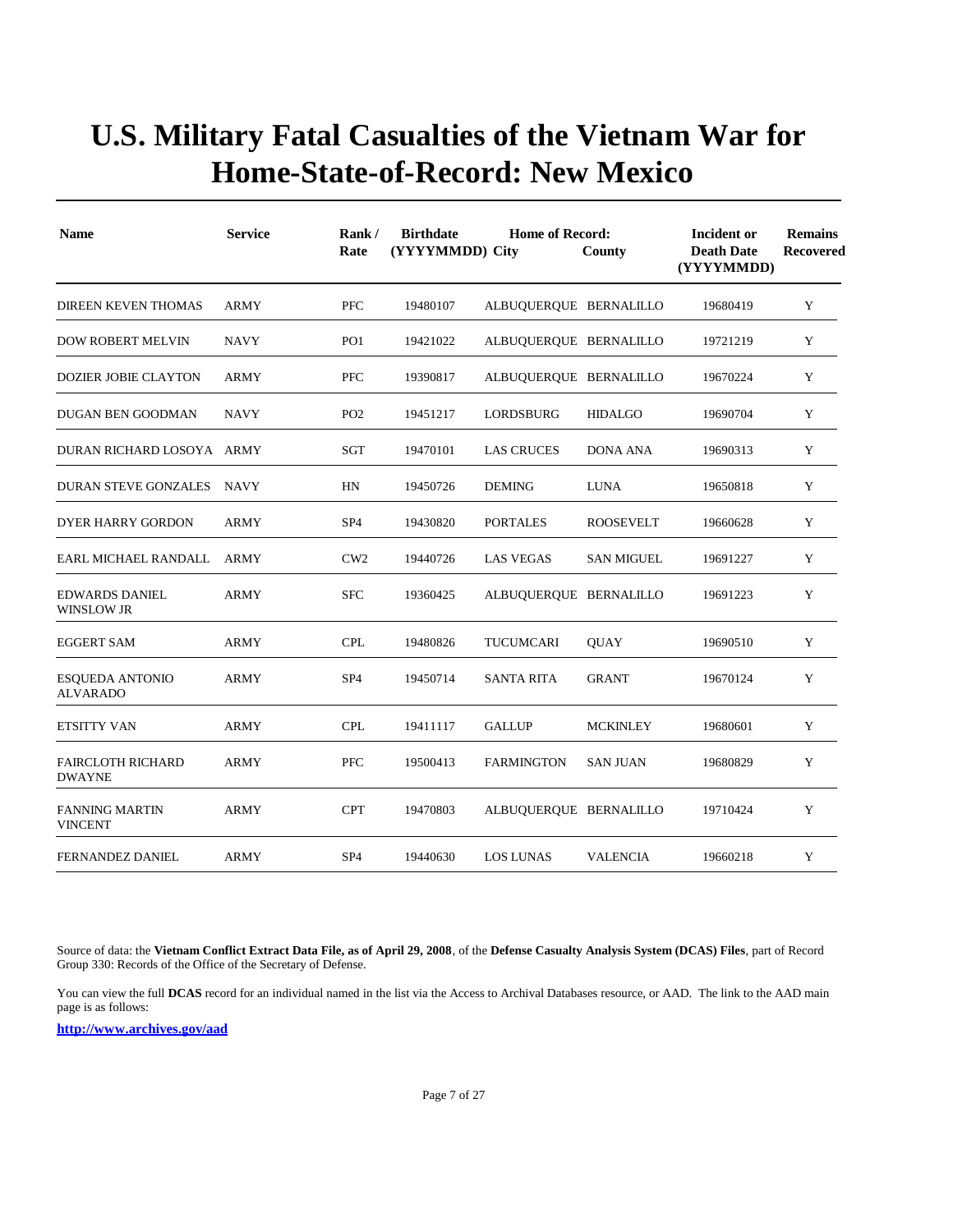| <b>Name</b>                               | <b>Service</b>      | Rank/<br>Rate   | <b>Birthdate</b> | <b>Home of Record:</b><br>(YYYYMMDD) City<br>County |                   | Incident or<br><b>Death Date</b><br>(YYYYMMDD) | <b>Remains</b><br>Recovered |
|-------------------------------------------|---------------------|-----------------|------------------|-----------------------------------------------------|-------------------|------------------------------------------------|-----------------------------|
| <b>FLETCHER LON M</b>                     | <b>ARMY</b>         | <b>PVT</b>      | 19470220         | ALBUQUERQUE BERNALILLO                              |                   | 19651005                                       | Y                           |
| <b>FLORES CHARLE</b><br><b>CORDOVA</b>    | <b>ARMY</b>         | SP <sub>5</sub> | 19490404         | <b>LAS CRUCES</b>                                   | <b>DONA ANA</b>   | 19680509                                       | Y                           |
| <b>FLORES JERRY</b>                       | <b>ARMY</b>         | SP <sub>5</sub> | 19500606         | <b>LAS VEGAS</b>                                    | <b>SAN MIGUEL</b> | 19710306                                       | Y                           |
| <b>FOLEY CHARLES DANIEL</b>               | <b>ARMY</b>         | <b>CPT</b>      | 19431129         | <b>HOBBS</b>                                        | <b>LEA</b>        | 19700523                                       | Y                           |
| FORGETTE DUANE GARTH ARMY                 |                     | SP <sub>4</sub> | 19490704         | ALBUQUERQUE BERNALILLO                              |                   | 19710920                                       | Y                           |
| <b>FOSTER GEORGE</b><br><b>ARTHUR III</b> | <b>ARMY</b>         | SP <sub>4</sub> | 19470223         | CARLSBAD                                            | <b>EDDY</b>       | 19681129                                       | Y                           |
| <b>FOSTER JAMES LESTER</b>                | <b>MARINE CORPS</b> | <b>CPL</b>      | 19490327         | <b>ROSWELL</b>                                      | <b>CHAVES</b>     | 19680519                                       | Y                           |
| <b>FOWNER JACOB HENRY</b>                 | <b>MARINE CORPS</b> | <b>PFC</b>      | 19470427         | ALBUQUERQUE BERNALILLO                              |                   | 19660502                                       | Y                           |
| <b>FRAGUA GEORGE</b><br><b>LEONARD</b>    | <b>ARMY</b>         | <b>PFC</b>      | 19471118         | <b>JEMEZ PUEBLO</b>                                 | SANDOVAL          | 19661225                                       | Y                           |
| <b>FRINK JOHN WESLEY</b>                  | ARMY                | WO1             | 19511007         | ALBUQUERQUE BERNALILLO                              |                   | 19720402                                       | Y                           |
| <b>GADZIALA GARY LEE</b>                  | ARMY                | <b>PFC</b>      | 19470925         | ALBUQUERQUE BERNALILLO                              |                   | 19680510                                       | Y                           |
| <b>GALBREATH TERRELL</b><br><b>ROBERT</b> | ARMY                | SSG             | 19490104         | ALBUQUERQUE BERNALILLO                              |                   | 19700628                                       | Y                           |
| <b>GARCIA ANDRES</b>                      | <b>MARINE CORPS</b> | <b>LCPL</b>     | 19541027         | CARLSBAD                                            | <b>EDDY</b>       | 19750515                                       | Y                           |
| <b>GARCIA DAVID JOSE</b>                  | ARMY                | SGT             | 19491123         | <b>SANTA FE</b>                                     | <b>SANTA FE</b>   | 19700526                                       | Y                           |
| <b>GARCIA EDDIE LEONARD</b>               | <b>ARMY</b>         | <b>PVT</b>      | 19490225         | <b>BELEN</b>                                        | <b>VALENCIA</b>   | 19690630                                       | Y                           |

Source of data: the **Vietnam Conflict Extract Data File, as of April 29, 2008**, of the **Defense Casualty Analysis System (DCAS) Files**, part of Record Group 330: Records of the Office of the Secretary of Defense.

You can view the full **DCAS** record for an individual named in the list via the Access to Archival Databases resource, or AAD. The link to the AAD main page is as follows: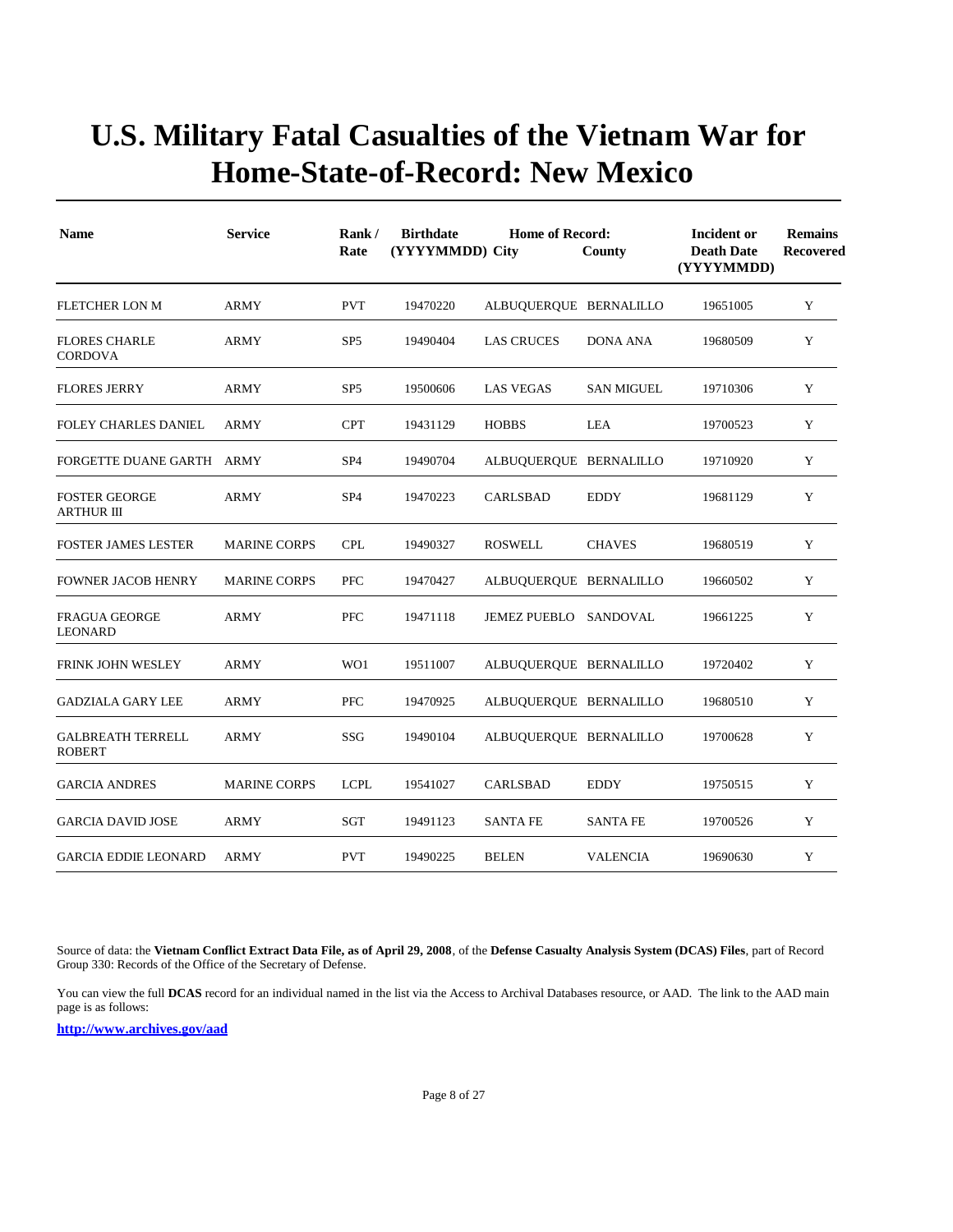| <b>Name</b>                               | <b>Service</b>      | Rank/<br>Rate   | <b>Birthdate</b><br>(YYYYMMDD) City | <b>Home of Record:</b> | County            | Incident or<br><b>Death Date</b><br>(YYYYMMDD) | <b>Remains</b><br>Recovered |
|-------------------------------------------|---------------------|-----------------|-------------------------------------|------------------------|-------------------|------------------------------------------------|-----------------------------|
| <b>GARCIA FRANCISCO M JR</b>              | <b>ARMY</b>         | SP <sub>4</sub> | 19480526                            | TUCUMCARI              | <b>QUAY</b>       | 19690426                                       | Y                           |
| <b>GARCIA ISIDRO</b>                      | ARMY                | SP <sub>4</sub> | 19490515                            | ALBUQUERQUE BERNALILLO |                   | 19700315                                       | Y                           |
| <b>GARCIA JOE CECILIO</b>                 | <b>MARINE CORPS</b> | <b>PFC</b>      | 19460611                            | <b>CEDAR CREST</b>     | <b>BERNALILLO</b> | 19670430                                       | Y                           |
| <b>GARCIA LOUIS MAGIN</b>                 | <b>ARMY</b>         | <b>CPL</b>      | 19490206                            | ALBUQUERQUE BERNALILLO |                   | 19680325                                       | Y                           |
| <b>GARCIA LUPERTO</b>                     | <b>MARINE CORPS</b> | <b>LCPL</b>     | 19480422                            | <b>BELEN</b>           | <b>VALENCIA</b>   | 19680627                                       | Y                           |
| <b>GARCIA RAMON</b>                       | ARMY                | SSG             | 19470808                            | ALBUQUERQUE BERNALILLO |                   | 19680823                                       | Y                           |
| <b>GARLEY FRANK ELOY</b>                  | <b>MARINE CORPS</b> | PFC             | 19440104                            | ALBUQUERQUE BERNALILLO |                   | 19690508                                       | Y                           |
| <b>GARRAPY DAVID EARL</b>                 | <b>MARINE CORPS</b> | <b>CPL</b>      | 19420924                            | ALBUQUERQUE BERNALILLO |                   | 19660825                                       | Y                           |
| <b>GASS CHARLES LEE</b>                   | <b>MARINE CORPS</b> | <b>LCPL</b>     | 19471231                            | <b>HOBBS</b>           | <b>LEA</b>        | 19671018                                       | Y                           |
| <b>GHAHATE LUTHER</b><br><b>ANDERSON</b>  | <b>ARMY</b>         | SP <sub>4</sub> | 19460902                            | <b>ZUNI</b>            | <b>MCKINLEY</b>   | 19681021                                       | Y                           |
| <b>GIBSON ROY ALLEN</b>                   | <b>MARINE CORPS</b> | <b>SGT</b>      | 19410428                            | ALBUQUERQUE BERNALILLO |                   | 19671106                                       | Y                           |
| <b>GONZALES JOSE</b><br><b>BERNARDINO</b> | <b>MARINE CORPS</b> | <b>PFC</b>      | 19441204                            | <b>LOS LUNAS</b>       | <b>VALENCIA</b>   | 19661209                                       | Y                           |
| <b>GOODING LLOYD LEE</b>                  | ARMY                | PFC             | 19451028                            | ALBUQUERQUE BERNALILLO |                   | 19660923                                       | Y                           |
| <b>GRAHAM ROBERT LEE</b>                  | ARMY                | SSG             | 19440806                            | <b>ROSWELL</b>         | <b>CHAVES</b>     | 19680720                                       | Y                           |
| <b>GRIEGO JESUS</b>                       | <b>MARINE CORPS</b> | <b>LCPL</b>     | 19471230                            | <b>RIBERA</b>          | <b>SAN MIGUEL</b> | 19680716                                       | Y                           |
| GRIEGO JOHN FRANK RAY MARINE CORPS        |                     | <b>CPL</b>      | 19450610                            | <b>SANTA FE</b>        | <b>SANTA FE</b>   | 19670114                                       | Y                           |

Source of data: the **Vietnam Conflict Extract Data File, as of April 29, 2008**, of the **Defense Casualty Analysis System (DCAS) Files**, part of Record Group 330: Records of the Office of the Secretary of Defense.

You can view the full **DCAS** record for an individual named in the list via the Access to Archival Databases resource, or AAD. The link to the AAD main page is as follows: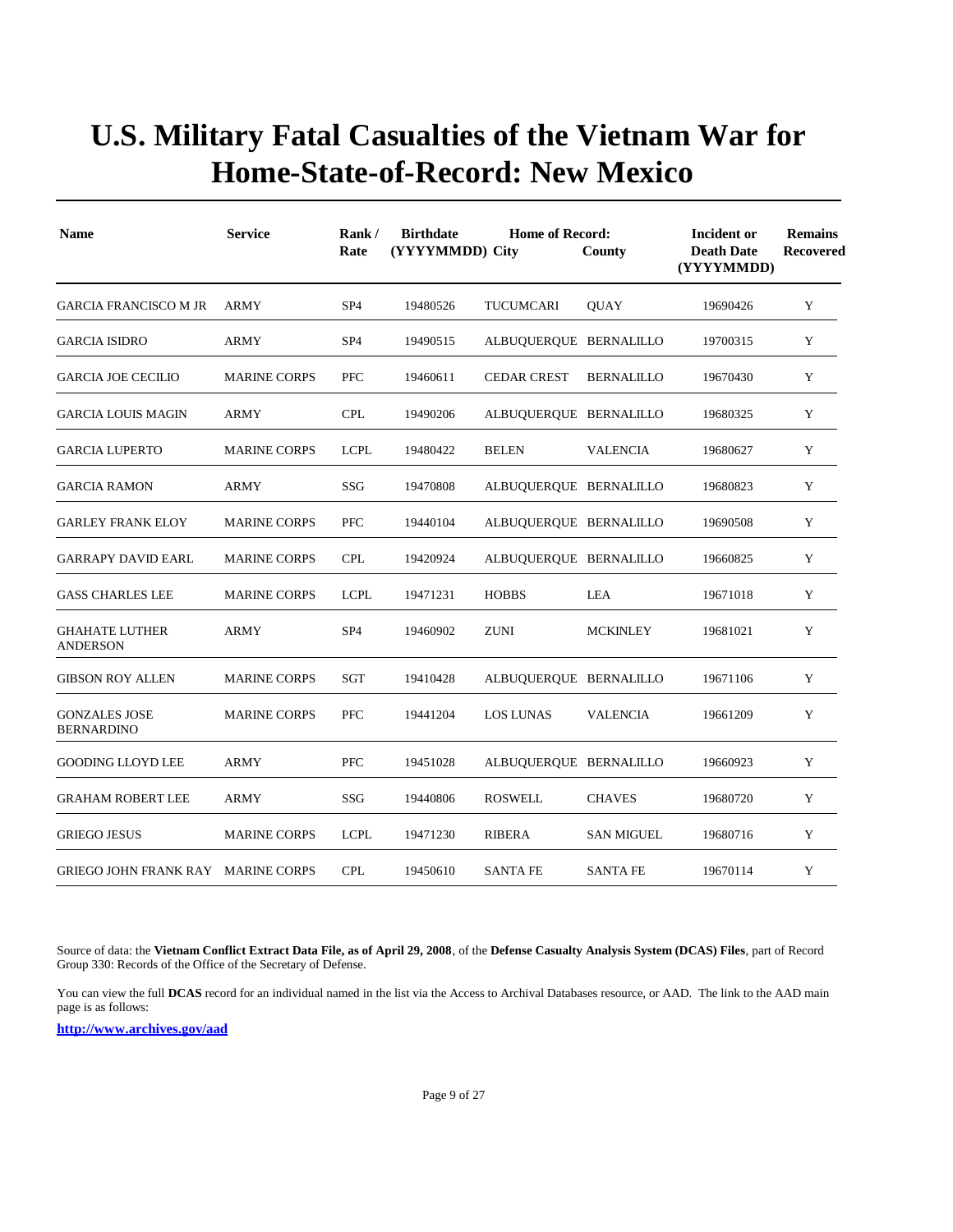| <b>Name</b>                              | <b>Service</b>      | Rank/<br>Rate   | <b>Birthdate</b><br><b>Home of Record:</b><br>(YYYYMMDD) City<br>County |                        |                 | Incident or<br><b>Death Date</b><br>(YYYYMMDD) | <b>Remains</b><br><b>Recovered</b> |
|------------------------------------------|---------------------|-----------------|-------------------------------------------------------------------------|------------------------|-----------------|------------------------------------------------|------------------------------------|
| <b>GRIEGO RICHARD</b><br><b>EDWARD</b>   | <b>ARMY</b>         | SP <sub>4</sub> | 19420708                                                                | <b>SANTA FE</b>        | <b>SANTA FE</b> | 19690329                                       | Y                                  |
| GRIFFITH THURSTON A JR                   | ARMY                | 1LT             | 19400317                                                                | LOS ALAMOS             | LOS ALAMOS      | 19650117                                       | Y                                  |
| <b>GRIJALVA DAVID</b><br><b>CENTENO</b>  | <b>MARINE CORPS</b> | <b>LCPL</b>     | 19461019                                                                | <b>SANTA RITA</b>      | <b>GRANT</b>    | 19670427                                       | Y                                  |
| <b>GRUBB EARL GILBERT</b>                | <b>MARINE CORPS</b> | <b>LCPL</b>     | 19461204                                                                | <b>SILVER CITY</b>     | <b>GRANT</b>    | 19670515                                       | Y                                  |
| <b>GURULE RICHARD</b><br><b>ALBERT</b>   | ARMY                | SP <sub>4</sub> | 19460217                                                                | ALBUQUERQUE BERNALILLO |                 | 19681022                                       | Y                                  |
| <b>GUTIERREZ JUAN</b><br><b>FEDERICO</b> | <b>ARMY</b>         | <b>PFC</b>      | 19480321                                                                | ALAMOGORDO OTERO       |                 | 19670714                                       | Y                                  |
| <b>GUZMAN REYNALDO</b>                   | <b>MARINE CORPS</b> | <b>LCPL</b>     | 19430530                                                                | <b>LOVINGTON</b>       | LEA             | 19660125                                       | Y                                  |
| <b>HAGER HAROLD EUGENE</b>               | <b>MARINE CORPS</b> | <b>LCPL</b>     | 19490216                                                                | <b>LOVINGTON</b>       | LEA             | 19680106                                       | Y                                  |
| <b>HAMILTON JOHN SMITH</b>               | <b>AIR FORCE</b>    | COL             | 19260903                                                                | <b>SILVER CITY</b>     | <b>GRANT</b>    | 19670419                                       | Y                                  |
| <b>HAMILTON RICHARD</b><br><b>ELMER</b>  | <b>MARINE CORPS</b> | SGT             | 19350424                                                                | ALBUQUERQUE BERNALILLO |                 | 19621006                                       | Y                                  |
| <b>HANAWALD LEN MARTIN</b>               | <b>ARMY</b>         | <b>LTC</b>      | 19350909                                                                | ALBUQUERQUE BERNALILLO |                 | 19690903                                       | Y                                  |
| <b>HARRISON RONALD</b><br><b>EDWARD</b>  | <b>NAVY</b>         | PO <sub>3</sub> | 19461030                                                                | CARLSBAD               | <b>EDDY</b>     | 19680520                                       | Y                                  |
| HARVEY OCTAVIANO<br><b>MARTINEZ</b>      | <b>ARMY</b>         | <b>PFC</b>      | 19450803                                                                | <b>SANTA RITA</b>      | <b>GRANT</b>    | 19661116                                       | Y                                  |
| <b>HAYES THOMAS</b>                      | <b>ARMY</b>         | SGT             | 19470528                                                                | <b>SHIPROCK</b>        | <b>SAN JUAN</b> | 19681227                                       | Y                                  |

Source of data: the **Vietnam Conflict Extract Data File, as of April 29, 2008**, of the **Defense Casualty Analysis System (DCAS) Files**, part of Record Group 330: Records of the Office of the Secretary of Defense.

You can view the full **DCAS** record for an individual named in the list via the Access to Archival Databases resource, or AAD. The link to the AAD main page is as follows: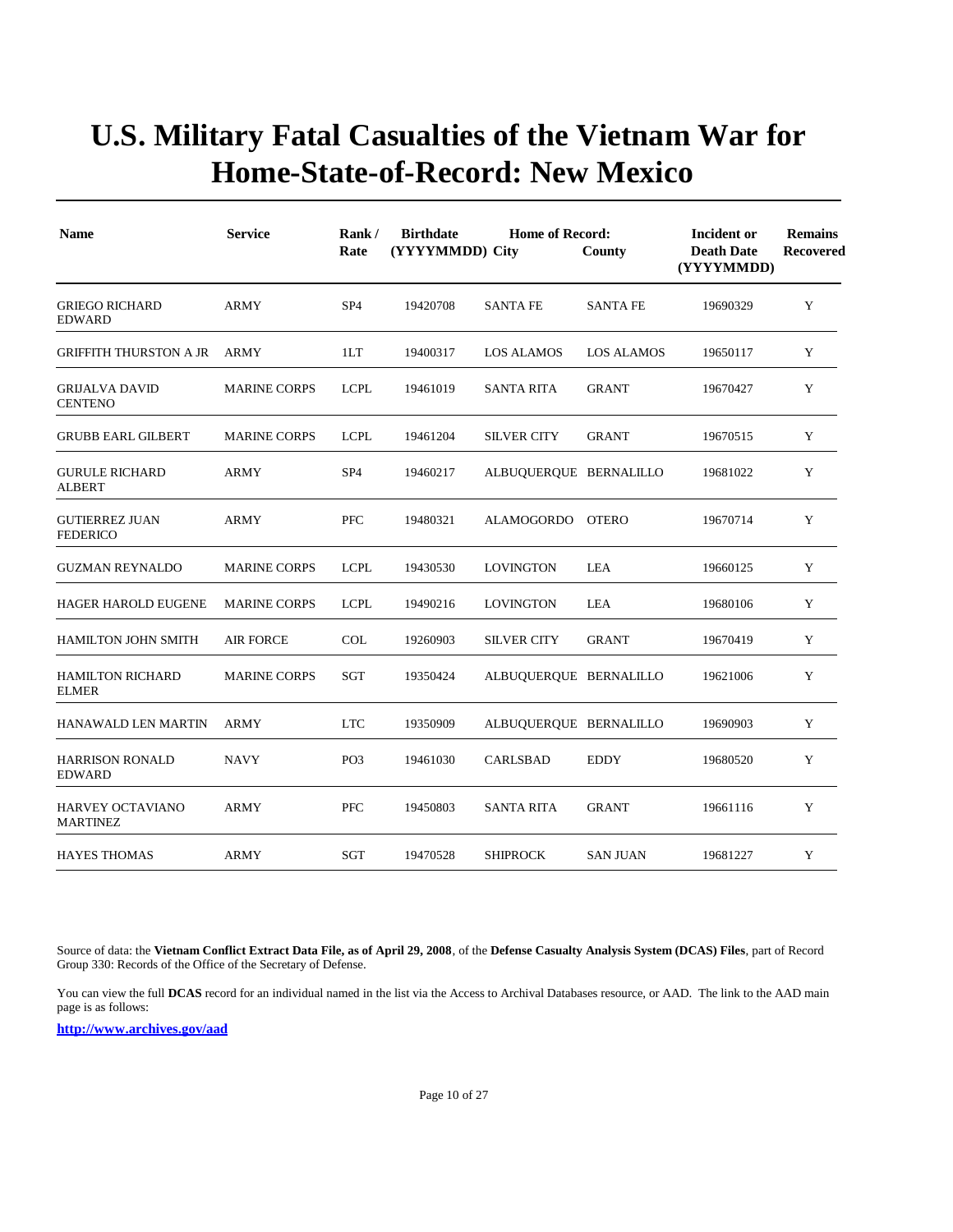| <b>Name</b>                               | <b>Service</b>      | Rank/<br>Rate   | <b>Birthdate</b><br>(YYYYMMDD) City | <b>Home of Record:</b> | County            | Incident or<br><b>Death Date</b><br>(YYYYMMDD) | <b>Remains</b><br>Recovered |
|-------------------------------------------|---------------------|-----------------|-------------------------------------|------------------------|-------------------|------------------------------------------------|-----------------------------|
| <b>HEISTER RICHARD</b><br><b>EUGENE</b>   | <b>MARINE CORPS</b> | 1STLT           | 19410430                            | ALBUQUERQUE BERNALILLO |                   | 19650602                                       | Y                           |
| HERN WILLIAM BURCH                        | <b>ARMY</b>         | <b>SGT</b>      | 19500210                            | ALBUQUERQUE BERNALILLO |                   | 19700928                                       | Y                           |
| <b>HERNANDEZ SALOME</b>                   | <b>MARINE CORPS</b> | <b>SSGT</b>     | 19381022                            | <b>ANTHONY</b>         | DONA ANA          | 19671228                                       | Y                           |
| <b>HERRERA FREDERICK</b><br><b>DANIEL</b> | <b>ARMY</b>         | <b>SFC</b>      | 19490807                            | ALBUQUERQUE BERNALILLO |                   | 19690325                                       | N                           |
| HERRERA JOSE BENJAMIN                     | ARMY                | SP <sub>4</sub> | 19420811                            | <b>LAS VEGAS</b>       | <b>SAN MIGUEL</b> | 19680120                                       | Y                           |
| <b>HERRERA NARCISO</b><br><b>FRANCIS</b>  | <b>MARINE CORPS</b> | <b>LCPL</b>     | 19470106                            | <b>ALCALDE</b>         | <b>RIO ARRIBA</b> | 19660702                                       | Y                           |
| <b>HODGKINS GUY MERRILL</b>               | <b>MARINE CORPS</b> | SSGT            | 19360730                            | <b>LOS ALAMOS</b>      | <b>LOS ALAMOS</b> | 19660903                                       | Y                           |
| <b>HOHSTADT JIMMY ROSS</b>                | <b>ARMY</b>         | PFC             | 19460205                            | <b>CLOVIS</b>          | <b>CURRY</b>      | 19671009                                       | Y                           |
| <b>HOLLAND RUSSELL</b><br><b>JAMES</b>    | <b>ARMY</b>         | <b>CPL</b>      | 19481111                            | <b>CLAYTON</b>         | <b>UNION</b>      | 19690225                                       | Y                           |
| HOLLEY LARRY DOUGLAS NAVY                 |                     | PO <sub>3</sub> | 19461127                            | <b>LAS VEGAS</b>       | <b>SAN MIGUEL</b> | 19670729                                       | Y                           |
| <b>HORN RONALD DAVID</b>                  | <b>ARMY</b>         | SSG             | 19381124                            | <b>EUNICE</b>          | LEA               | 19681003                                       | Y                           |
| <b>HOWLAND LEROY</b><br><b>LARKIN</b>     | ARMY                | SP <sub>4</sub> | 19471202                            | <b>SANTA FE</b>        | <b>SANTA FE</b>   | 19691120                                       | Y                           |
| <b>HUBBARD GERALD</b><br><b>MONROE</b>    | <b>ARMY</b>         | SSG             | 19310827                            | <b>MORA</b>            | <b>MORA</b>       | 19661204                                       | Y                           |
| HURTA JOSEPH DANIEL                       | <b>MARINE CORPS</b> | SGT             | 19401030                            | <b>GALLUP</b>          | <b>MCKINLEY</b>   | 19670322                                       | Y                           |
| <b>ISLER REID ALLEN</b>                   | <b>NAVY</b>         | PO <sub>3</sub> | 19470225                            | <b>ESTANCIA</b>        | TORRANCE          | 19680517                                       | Y                           |

Source of data: the **Vietnam Conflict Extract Data File, as of April 29, 2008**, of the **Defense Casualty Analysis System (DCAS) Files**, part of Record Group 330: Records of the Office of the Secretary of Defense.

You can view the full **DCAS** record for an individual named in the list via the Access to Archival Databases resource, or AAD. The link to the AAD main page is as follows: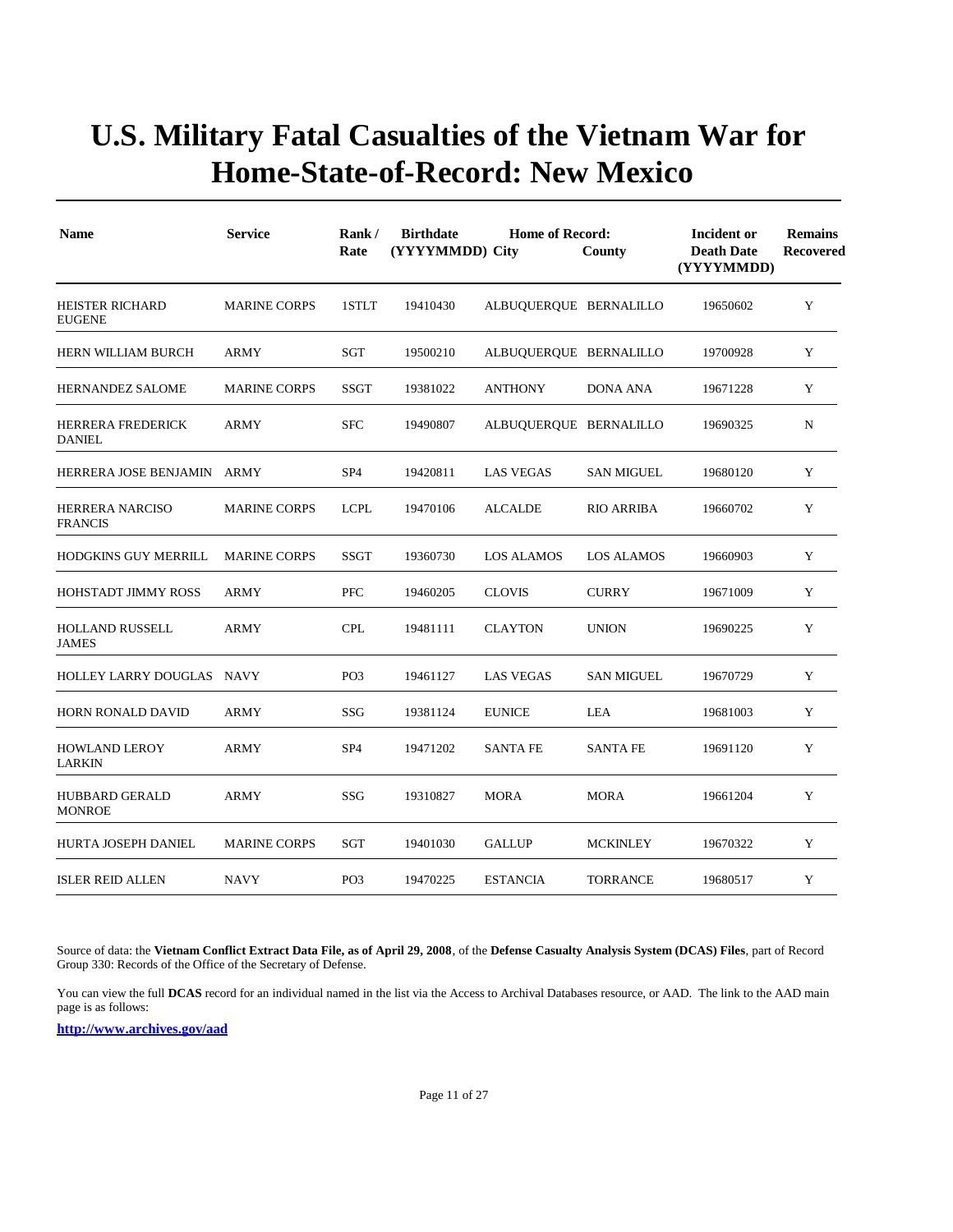| <b>Name</b>                               | <b>Service</b>      | Rank/<br>Rate   | <b>Birthdate</b><br><b>Home of Record:</b><br>(YYYYMMDD) City<br>County |                        |                 |          | <b>Remains</b><br><b>Recovered</b> |
|-------------------------------------------|---------------------|-----------------|-------------------------------------------------------------------------|------------------------|-----------------|----------|------------------------------------|
| JACKSON FREDERICK G JR ARMY               |                     | SSG             | 19480717                                                                | <b>LAS CRUCES</b>      | <b>DONA ANA</b> | 19681022 | Y                                  |
| JACOUES JOSEPH ARTHUR ARMY                |                     | <b>PFC</b>      | 19490728                                                                | <b>SANTA FE</b>        | <b>SANTA FE</b> | 19701129 | Y                                  |
| <b>JAMES BILLIE</b>                       | <b>ARMY</b>         | SP <sub>4</sub> | 19450512                                                                | <b>FARMINGTON</b>      | <b>SAN JUAN</b> | 19680415 | Y                                  |
| <b>JENNINGS STEPHEN</b><br><b>KENNETH</b> | <b>MARINE CORPS</b> | <b>CPL</b>      | 19440801                                                                | ALBUQUERQUE BERNALILLO |                 | 19670524 | Y                                  |
| JOHNSON ARTHUR<br><b>HARRY</b>            | <b>ARMY</b>         | SP <sub>5</sub> | 19490110                                                                | <b>HIDALGO</b>         | <b>HIDALGO</b>  | 19690822 | Y                                  |
| <b>JOHNSON LARRY DEAN</b>                 | <b>ARMY</b>         | SGT             | 19480708                                                                | ALBUQUERQUE BERNALILLO |                 | 19690425 | Y                                  |
| <b>JOHNSON ZANE EVERETT</b>               | <b>MARINE CORPS</b> | <b>LCPL</b>     | 19490401                                                                | <b>FRUITLAND</b>       | <b>SAN JUAN</b> | 19690327 | Y                                  |
| <b>JONES MICHAEL THOMAS</b>               | <b>ARMY</b>         | <b>PFC</b>      | 19470731                                                                | ALBUQUERQUE BERNALILLO |                 | 19670131 | Y                                  |
| <b>JONES WILLIAM COY</b>                  | <b>ARMY</b>         | SP <sub>4</sub> | 19441018                                                                | <b>ROSWELL</b>         | <b>CHAVES</b>   | 19671220 | Y                                  |
| <b>JORY EDWARD LEWIS JR</b>               | <b>MARINE CORPS</b> | 2NDLT           | 19370212                                                                | ALBUQUERQUE BERNALILLO |                 | 19670825 | Y                                  |
| KAUFMAN DONACIANO<br><b>FRANCIS</b>       | <b>MARINE CORPS</b> | SGT             | 19441128                                                                | ALBUQUERQUE BERNALILLO |                 | 19670227 | Y                                  |
| KEFFALOS CHRIS ALBERT                     | ARMY                | SGT             | 19511011                                                                | <b>BLOOMFIELD</b>      | <b>SAN JUAN</b> | 19700521 | Y                                  |
| <b>KELLER GEORGE</b><br><b>RICHARD</b>    | <b>AIR FORCE</b>    | <b>CAPT</b>     | 19430905                                                                | <b>FARMINGTON</b>      | <b>SAN JUAN</b> | 19700527 | Y                                  |
| KEMP JOE MAC                              | <b>MARINE CORPS</b> | <b>CPL</b>      | 19440120                                                                | LAS CRUCES             | DONA ANA        | 19660724 | Y                                  |
| <b>KLEIN JEROME DON</b>                   | <b>ARMY</b>         | <b>PFC</b>      | 19500219                                                                | <b>HOLLYWOOD</b>       | <b>LINCOLN</b>  | 19710324 | Y                                  |

Source of data: the **Vietnam Conflict Extract Data File, as of April 29, 2008**, of the **Defense Casualty Analysis System (DCAS) Files**, part of Record Group 330: Records of the Office of the Secretary of Defense.

You can view the full **DCAS** record for an individual named in the list via the Access to Archival Databases resource, or AAD. The link to the AAD main page is as follows: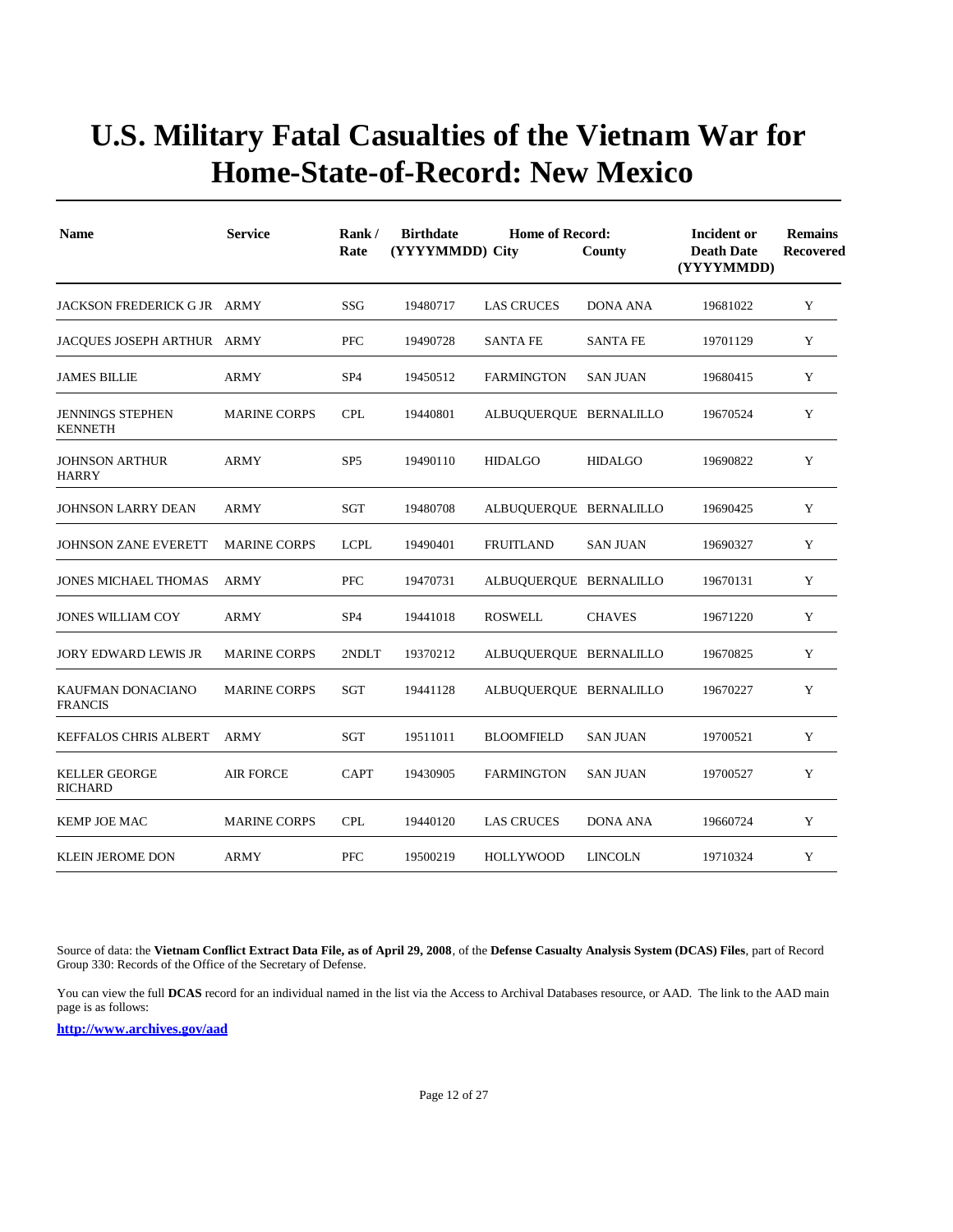| <b>Name</b>                                | <b>Service</b>      | Rank/<br>Rate   | <b>Birthdate</b><br>(YYYYMMDD) City | <b>Home of Record:</b>   | County           | Incident or<br><b>Death Date</b><br>(YYYYMMDD) | <b>Remains</b><br>Recovered |
|--------------------------------------------|---------------------|-----------------|-------------------------------------|--------------------------|------------------|------------------------------------------------|-----------------------------|
| <b>KOZAI KENNETH BRUCE</b><br><b>KOHEI</b> | <b>MARINE CORPS</b> | 1STLT           | 19431029                            | ALBUQUERQUE BERNALILLO   |                  | 19691129                                       | Y                           |
| <b>KRUG MICHAEL JOE</b>                    | <b>ARMY</b>         | SGT             | 19450622                            | <b>FARMINGTON</b>        | <b>SAN JUAN</b>  | 19670930                                       | Y                           |
| LANE MITCHELL SIM                          | AIR FORCE           | <b>CAPT</b>     | 19401004                            | ALBUQUERQUE BERNALILLO   |                  | 19690104                                       | N                           |
| LARGO CALVIN DAVID                         | ARMY                | SP <sub>4</sub> | 19450413                            | <b>SHIPROCK</b>          | <b>SAN JUAN</b>  | 19680919                                       | Y                           |
| LECOMPTE JOHN AULT                         | <b>MARINE CORPS</b> | <b>LCPL</b>     | 19480423                            | ALBUQUERQUE BERNALILLO   |                  | 19680701                                       | Y                           |
| LEE WILLIE B                               | <b>MARINE CORPS</b> | <b>PFC</b>      | 19470303                            | <b>SOCORRO</b>           | <b>SOCORRO</b>   | 19680312                                       | Y                           |
| LEISURE JACKIE GLEN                        | ARMY                | SSG             | 19470706                            | JAL                      | LEA              | 19680512                                       | Y                           |
| LEONARD KENT ALAN                          | <b>MARINE CORPS</b> | <b>PFC</b>      | 19480622                            | MESILLA PARK DONA ANA    |                  | 19670424                                       | Y                           |
| <b>LERMAN CONRAD</b>                       | <b>MARINE CORPS</b> | <b>CPL</b>      | 19440728                            | ALBUQUERQUE BERNALILLO   |                  | 19680611                                       | Y                           |
| LEYBA RAMON                                | <b>NAVY</b>         | PO <sub>3</sub> | 19480226                            | ALBUQUERQUE BERNALILLO   |                  | 19680607                                       | Y                           |
| <b>LOPEZ ROBERT CHARLES</b>                | <b>MARINE CORPS</b> | <b>PFC</b>      | 19480930                            | ALBUQUERQUE BERNALILLO   |                  | 19680510                                       | Y                           |
| LOTT CHARLES ALLISON                       | <b>ARMY</b>         | <b>PFC</b>      | 19461101                            | ALBUQUERQUE BERNALILLO   |                  | 19680509                                       | Y                           |
| <b>LOVATO MICHAEL LEON</b>                 | <b>MARINE CORPS</b> | PFC             | 19470711                            | <b>BELEN</b>             | <b>VALENCIA</b>  | 19680209                                       | Y                           |
| <b>LOVATO RUDOLPH</b><br><b>DANIEL</b>     | <b>ARMY</b>         | SP <sub>4</sub> | 19480322                            | ALBUQUERQUE BERNALILLO   |                  | 19700320                                       | Y                           |
| LUJAN ENRIQUE                              | ARMY                | <b>PFC</b>      | 19500202                            | ALBUQUERQUE BERNALILLO   |                  | 19700211                                       | Y                           |
| <b>MADRID FRANK DODGE</b>                  | <b>ARMY</b>         | SP <sub>4</sub> | 19441210                            | PUERTO DE<br><b>LUNA</b> | <b>GUADALUPE</b> | 19700128                                       | Y                           |

Source of data: the **Vietnam Conflict Extract Data File, as of April 29, 2008**, of the **Defense Casualty Analysis System (DCAS) Files**, part of Record Group 330: Records of the Office of the Secretary of Defense.

You can view the full **DCAS** record for an individual named in the list via the Access to Archival Databases resource, or AAD. The link to the AAD main page is as follows: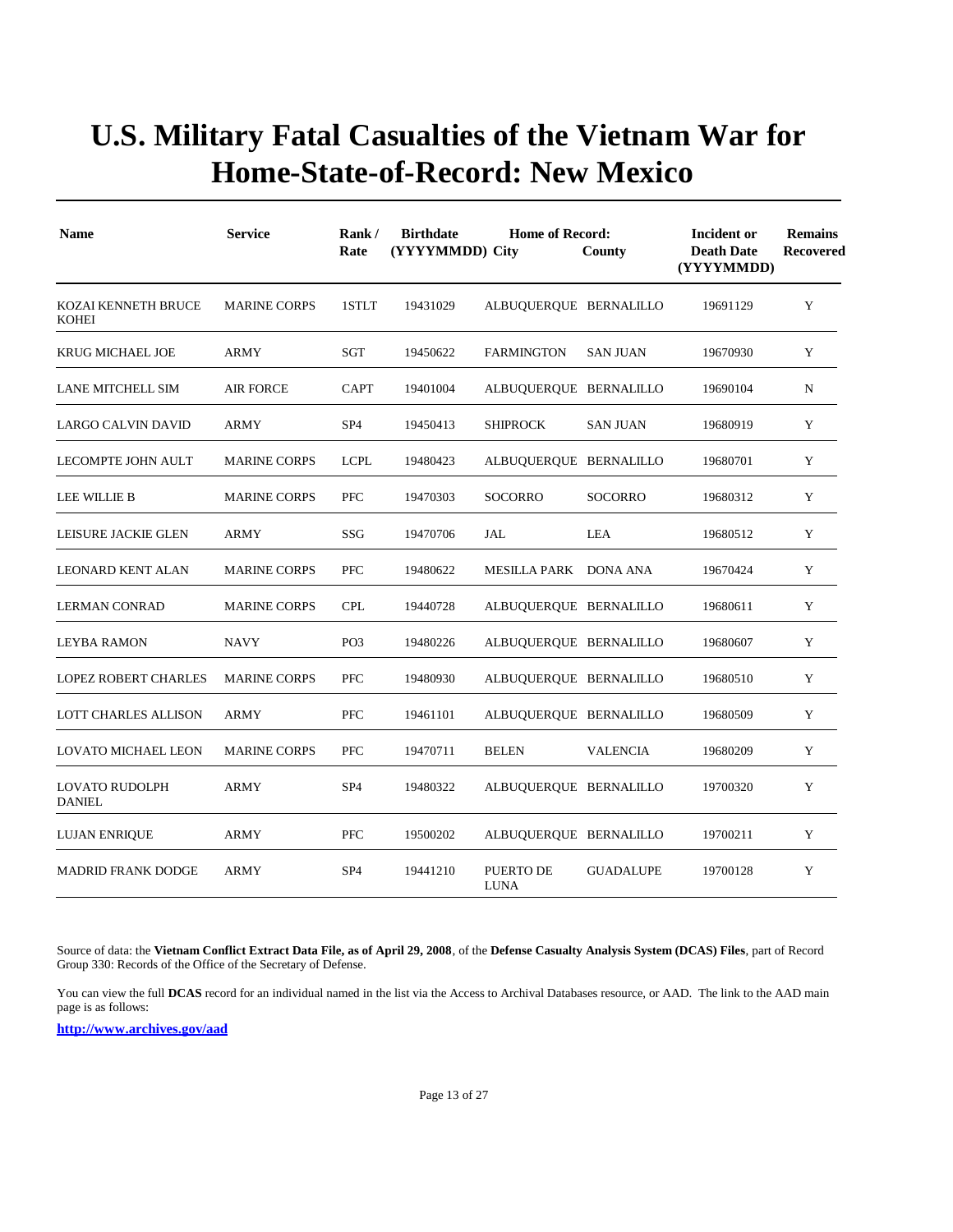| <b>Name</b>                               | <b>Service</b>      | Rank/<br>Rate   | <b>Birthdate</b><br>(YYYYMMDD) City | <b>Home of Record:</b><br>County | Incident or<br><b>Death Date</b><br>(YYYYMMDD) | <b>Remains</b><br>Recovered |   |
|-------------------------------------------|---------------------|-----------------|-------------------------------------|----------------------------------|------------------------------------------------|-----------------------------|---|
| <b>MADRID FRANK JESSE</b><br>LEE          | <b>MARINE CORPS</b> | PFC             | 19480309                            | <b>VAUGHN</b>                    | <b>GUADALUPE</b>                               | 19680222                    | Y |
| <b>MADRID GABRIEL</b><br><b>HERNANDEZ</b> | <b>ARMY</b>         | SGT             | 19451212                            | <b>LAS CRUCES</b>                | <b>DONA ANA</b>                                | 19690501                    | Y |
| <b>MAGBY LLOYD BURNEY</b>                 | <b>ARMY</b>         | SSG             | 19320130                            | CARLSBAD                         | <b>EDDY</b>                                    | 19670401                    | Y |
| <b>MALINS DAVID REAY</b>                  | <b>MARINE CORPS</b> | PFC             | 19470517                            | <b>LAS CRUCES</b>                | <b>DONA ANA</b>                                | 19671005                    | Y |
| <b>MALL RONALD AVERY</b>                  | <b>ARMY</b>         | SP <sub>4</sub> | 19460812                            | <b>FARMINGTON</b>                | <b>SAN JUAN</b>                                | 19720413                    | Y |
| <b>MARCHBANKS R B JR</b>                  | <b>MARINE CORPS</b> | PFC             | 19421123                            | <b>MORIARTY</b>                  | <b>TORRANCE</b>                                | 19660529                    | Y |
| <b>MARKLAND GERALD</b><br><b>DAVID</b>    | ARMY                | WO1             | 19480106                            | ALBUQUERQUE BERNALILLO           |                                                | 19681228                    | Y |
| <b>MARLING BILLIE JAYE</b>                | <b>ARMY</b>         | <b>PFC</b>      | 19521227                            | <b>ROSWELL</b>                   | <b>CHAVES</b>                                  | 19710321                    | Y |
| <b>MARQUEZ JULIAN</b><br><b>ERNEST</b>    | ARMY                | SP <sub>4</sub> | 19520806                            | ALBUQUERQUE BERNALILLO           |                                                | 19710215                    | Y |
| <b>MARTIN EMERSON</b>                     | <b>MARINE CORPS</b> | <b>PFC</b>      | 19471218                            | CHURCH ROCK MCKINLEY             |                                                | 19690529                    | Y |
| <b>MARTIN GUY WAYNE</b>                   | <b>ARMY</b>         | SSG             | 19331123                            | ALBUQUERQUE BERNALILLO           |                                                | 19680525                    | Y |
| <b>MARTINEZ ALEX</b><br><b>EZEQUIEL</b>   | <b>ARMY</b>         | <b>PVT</b>      | 19490305                            | <b>RANCHOS DE</b><br><b>TAOS</b> | <b>TAOS</b>                                    | 19690720                    | Y |
| <b>MARTINEZ BILLY</b><br><b>RICHARD</b>   | <b>ARMY</b>         | SP <sub>4</sub> | 19470711                            | ALBUQUERQUE BERNALILLO           |                                                | 19661212                    | Y |
| <b>MARTINEZ BOBBY JOE</b>                 | <b>ARMY</b>         | SGT             | 19460327                            | FT WINGATE                       | <b>MCKINLEY</b>                                | 19680511                    | Y |

Source of data: the **Vietnam Conflict Extract Data File, as of April 29, 2008**, of the **Defense Casualty Analysis System (DCAS) Files**, part of Record Group 330: Records of the Office of the Secretary of Defense.

You can view the full **DCAS** record for an individual named in the list via the Access to Archival Databases resource, or AAD. The link to the AAD main page is as follows: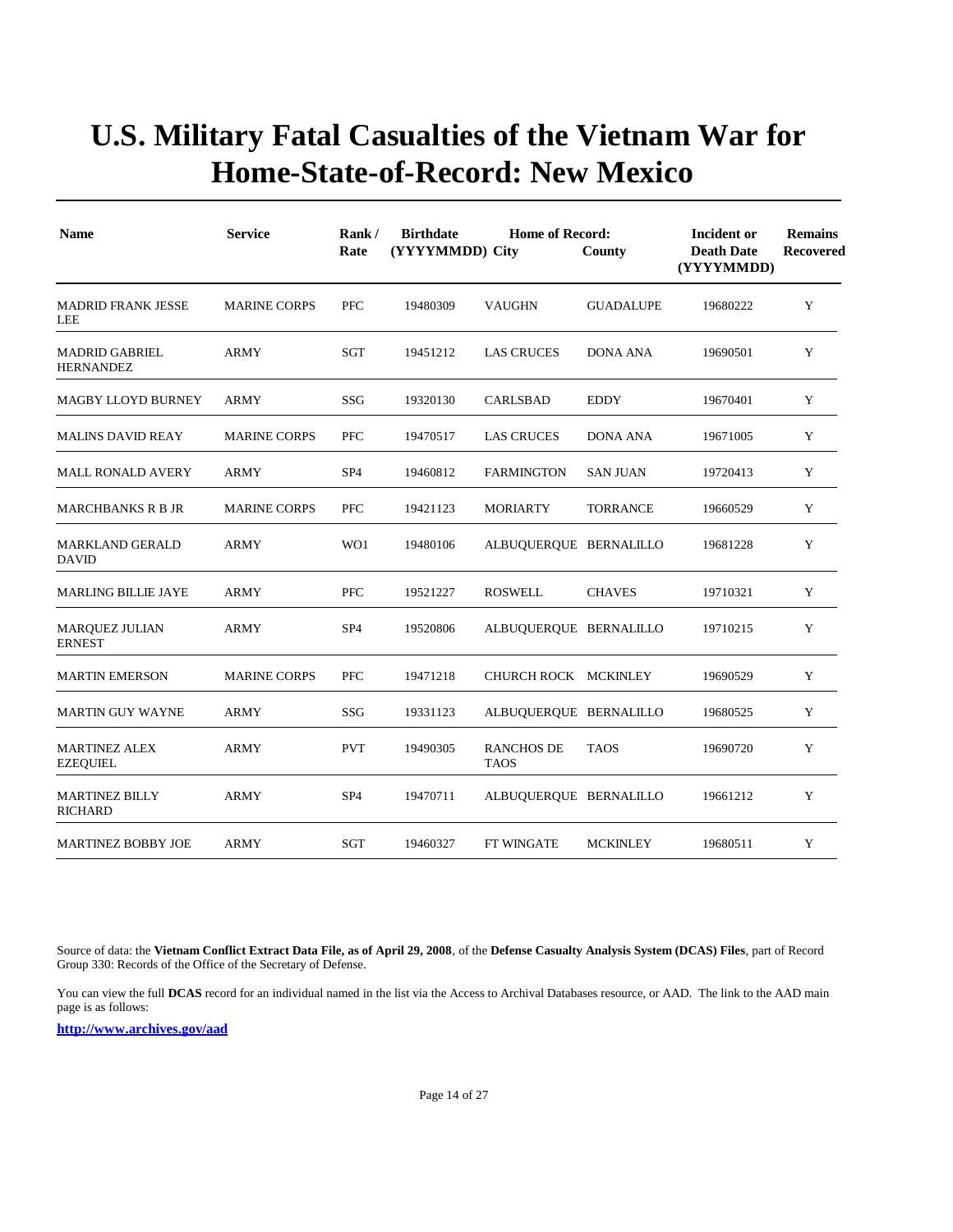| <b>Name</b>                                | <b>Service</b>      | Rank/<br>Rate   | <b>Birthdate</b><br><b>Home of Record:</b><br>(YYYYMMDD) City<br>County |                        |                   | <b>Incident or</b><br><b>Death Date</b><br>(YYYYMMDD) | <b>Remains</b><br><b>Recovered</b> |
|--------------------------------------------|---------------------|-----------------|-------------------------------------------------------------------------|------------------------|-------------------|-------------------------------------------------------|------------------------------------|
| <b>MARTINEZ DANIEL</b><br><b>TIOFILIO</b>  | <b>ARMY</b>         | SGT             | 19450815                                                                | <b>CLOVIS</b>          | <b>CURRY</b>      | 19661101                                              | Y                                  |
| <b>MARTINEZ EDDIE</b><br><b>ANTHONY JR</b> | ARMY                | PFC             | 19480401                                                                | <b>BELEN</b>           | VALENCIA          | 19690210                                              | Y                                  |
| <b>MARTINEZ JIM DANIEL</b>                 | <b>ARMY</b>         | SP <sub>4</sub> | 19470927                                                                | CHAMISAL               | <b>TAOS</b>       | 19680110                                              | Y                                  |
| <b>MARTINEZ JUAN HENRY</b>                 | ARMY                | <b>PFC</b>      | 19450620                                                                | ALBUQUERQUE BERNALILLO |                   | 19680106                                              | Y                                  |
| <b>MARTINEZ MANUEL</b>                     | <b>NAVY</b>         | PO <sub>1</sub> | 19320211                                                                | <b>TAOS</b>            | <b>TAOS</b>       | 19690227                                              | Y                                  |
| <b>MARTINEZ WILLIE</b><br><b>DANIEN</b>    | <b>ARMY</b>         | <b>CPL</b>      | 19500513                                                                | <b>SANTA FE</b>        | <b>SANTA FE</b>   | 19690327                                              | Y                                  |
| <b>MASCARENAS ALCADIO</b><br><b>NORBER</b> | <b>MARINE CORPS</b> | <b>LCPL</b>     | 19440606                                                                | <b>SAPELLO</b>         | <b>SAN MIGUEL</b> | 19660616                                              | Y                                  |
| <b>MATHER HARRY</b><br><b>MICHAEL</b>      | <b>ARMY</b>         | SP <sub>4</sub> | 19441208                                                                | <b>GALLUP</b>          | <b>MCKINLEY</b>   | 19680723                                              | Y                                  |
| <b>MATHIS JIMMY CLIFTON</b>                | <b>NAVY</b>         | HN              | 19451101                                                                | JAL                    | LEA               | 19671126                                              | Y                                  |
| <b>MAY CLOVIS LEE</b>                      | <b>ARMY</b>         | SGT             | 19441214                                                                | <b>DEMING</b>          | <b>LUNA</b>       | 19690522                                              | Y                                  |
| MCCLURE CHRISTABOL<br><b>TOBY</b>          | <b>MARINE CORPS</b> | PFC             | 19490107                                                                | ALBUQUERQUE BERNALILLO |                   | 19690116                                              | Y                                  |
| <b>MCCRAW RONALD GENE</b>                  | <b>ARMY</b>         | <b>SGT</b>      | 19470327                                                                | <b>LOVINGTON</b>       | LEA               | 19680314                                              | Y                                  |
| MCFARLANE RICHARD<br><b>DEAN</b>           | <b>ARMY</b>         | SP <sub>4</sub> | 19450911                                                                | <b>SANTA FE</b>        | <b>SANTA FE</b>   | 19700920                                              | Y                                  |
| <b>MCINTIRE SCOTT</b><br><b>WINSTON</b>    | <b>AIR FORCE</b>    | <b>LTCOL</b>    | 19240707                                                                | ALBUQUERQUE BERNALILLO |                   | 19711210                                              | N                                  |

Source of data: the **Vietnam Conflict Extract Data File, as of April 29, 2008**, of the **Defense Casualty Analysis System (DCAS) Files**, part of Record Group 330: Records of the Office of the Secretary of Defense.

You can view the full **DCAS** record for an individual named in the list via the Access to Archival Databases resource, or AAD. The link to the AAD main page is as follows: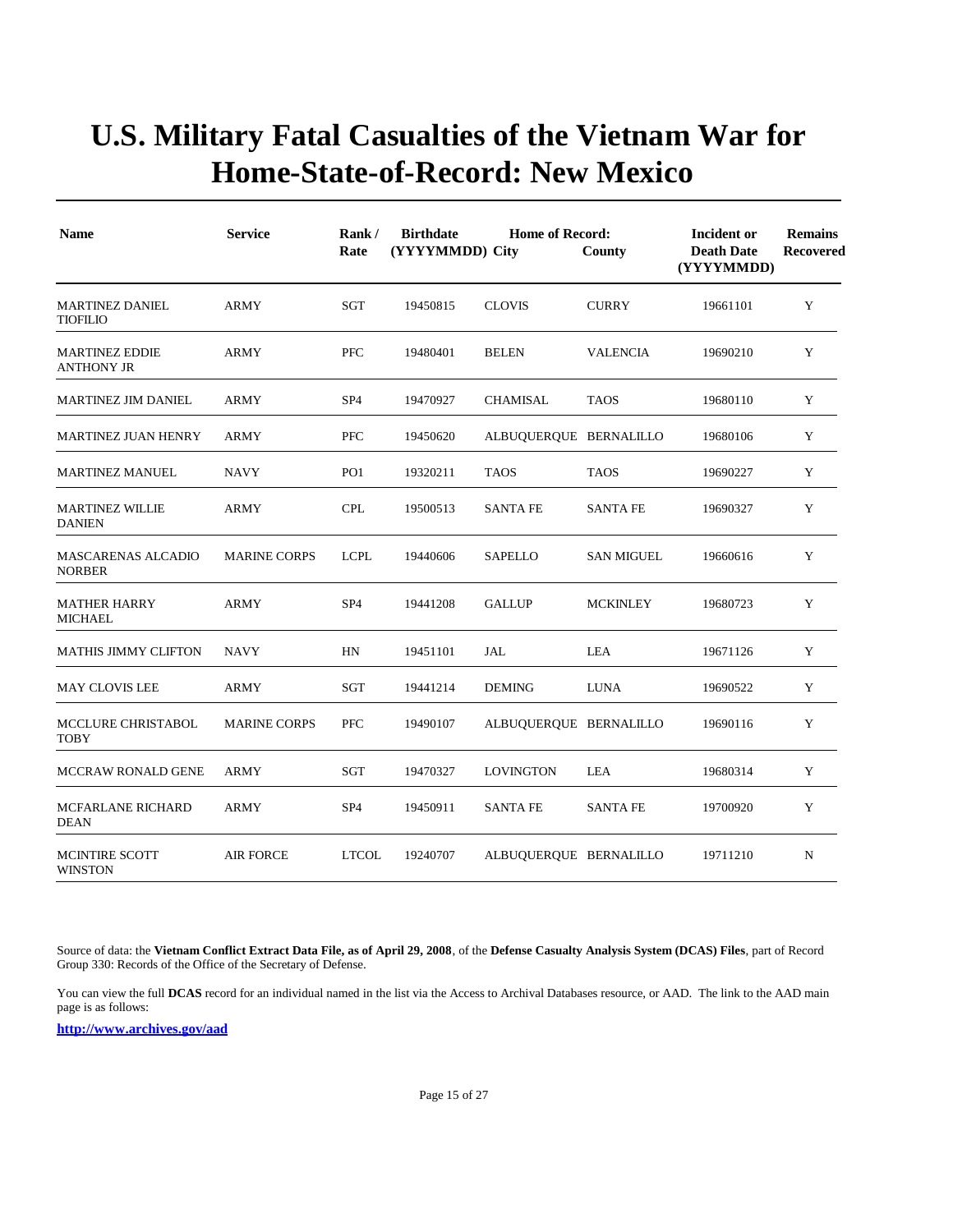| <b>Name</b>                              | <b>Service</b>      | Rank/<br>Rate   | <b>Birthdate</b><br>(YYYYMMDD) City | <b>Home of Record:</b>           | County            | <b>Incident or</b><br><b>Death Date</b><br>(YYYYMMDD) | <b>Remains</b><br><b>Recovered</b> |
|------------------------------------------|---------------------|-----------------|-------------------------------------|----------------------------------|-------------------|-------------------------------------------------------|------------------------------------|
| MCKEAN GUY EDWIN JR                      | <b>ARMY</b>         | <b>SGT</b>      | 19310716                            | ALBUQUERQUE BERNALILLO           |                   | 19691120                                              | Y                                  |
| MCPHERSON STANLEY W                      | <b>ARMY</b>         | SP <sub>4</sub> | 19430117                            | <b>HOBBS</b>                     | LEA               | 19670919                                              | Y                                  |
| MEADOWS JOHN WILLIAM ARMY                |                     | SSG             | 19471022                            | ALBUQUERQUE BERNALILLO           |                   | 19691111                                              | Y                                  |
| <b>MECHEM JESSE</b>                      | ARMY                | 1LT             | 19441123                            | <b>LAS CRUCES</b>                | <b>DONA ANA</b>   | 19680212                                              | Y                                  |
| <b>MEHLHAFF RICHARD</b><br><b>WAYNE</b>  | <b>ARMY</b>         | <b>PVT</b>      | 19501208                            | <b>FARMINGTON</b>                | <b>SAN JUAN</b>   | 19700522                                              | Y                                  |
| <b>MEUTE HOWARD</b><br><b>MICHAEL</b>    | <b>NAVY</b>         | PO <sub>3</sub> | 19480822                            | ALAMOGORDO                       | <b>OTERO</b>      | 19690323                                              | Y                                  |
| <b>MIKE STEVEN</b>                       | <b>ARMY</b>         | PFC             | 19501005                            | <b>GALLUP</b>                    | <b>MCKINLEY</b>   | 19710106                                              | Y                                  |
| <b>MIRANDA PETER KALANI</b>              | <b>ARMY</b>         | SP <sub>5</sub> | 19480706                            | <b>HOLLOMAN</b><br>AFB           | <b>OTERO</b>      | 19691206                                              | Y                                  |
| MONTANEZ MIGUEL F                        | ARMY                | SP <sub>5</sub> | 19470814                            | CARLSBAD                         | <b>EDDY</b>       | 19681126                                              | $\mathbf Y$                        |
| <b>MONTOYA EUSEBIO</b>                   | <b>MARINE CORPS</b> | <b>PFC</b>      | 19490928                            | <b>BERNALILLO</b>                | SANDOVAL          | 19681112                                              | Y                                  |
| <b>MONTOYA JOE HERMAN</b>                | <b>MARINE CORPS</b> | 1STLT           | 19421118                            | <b>SANTA FE</b>                  | <b>SANTA FE</b>   | 19700920                                              | Y                                  |
| <b>MONTOYA JOE NED</b>                   | <b>ARMY</b>         | <b>CPL</b>      | 19391219                            | <b>SAN JUAN</b><br><b>PUEBLO</b> | <b>RIO ARRIBA</b> | 19670801                                              | Y                                  |
| MONTOYA JOSE ALBINO                      | <b>ARMY</b>         | SGT             | 19441111                            | <b>GRANTS</b>                    | <b>CIBOLA</b>     | 19670614                                              | Y                                  |
| <b>MONTOYA ROBERT</b><br><b>GONZALES</b> | <b>ARMY</b>         | PFC             | 19470826                            | <b>RUIDOSO</b>                   | <b>LINCOLN</b>    | 19671001                                              | Y                                  |
| MONTOYA VICTOR H JR                      | <b>MARINE CORPS</b> | <b>PFC</b>      | 19480113                            | <b>LOS CORDOVAS TAOS</b>         |                   | 19670512                                              | Y                                  |

Source of data: the **Vietnam Conflict Extract Data File, as of April 29, 2008**, of the **Defense Casualty Analysis System (DCAS) Files**, part of Record Group 330: Records of the Office of the Secretary of Defense.

You can view the full **DCAS** record for an individual named in the list via the Access to Archival Databases resource, or AAD. The link to the AAD main page is as follows: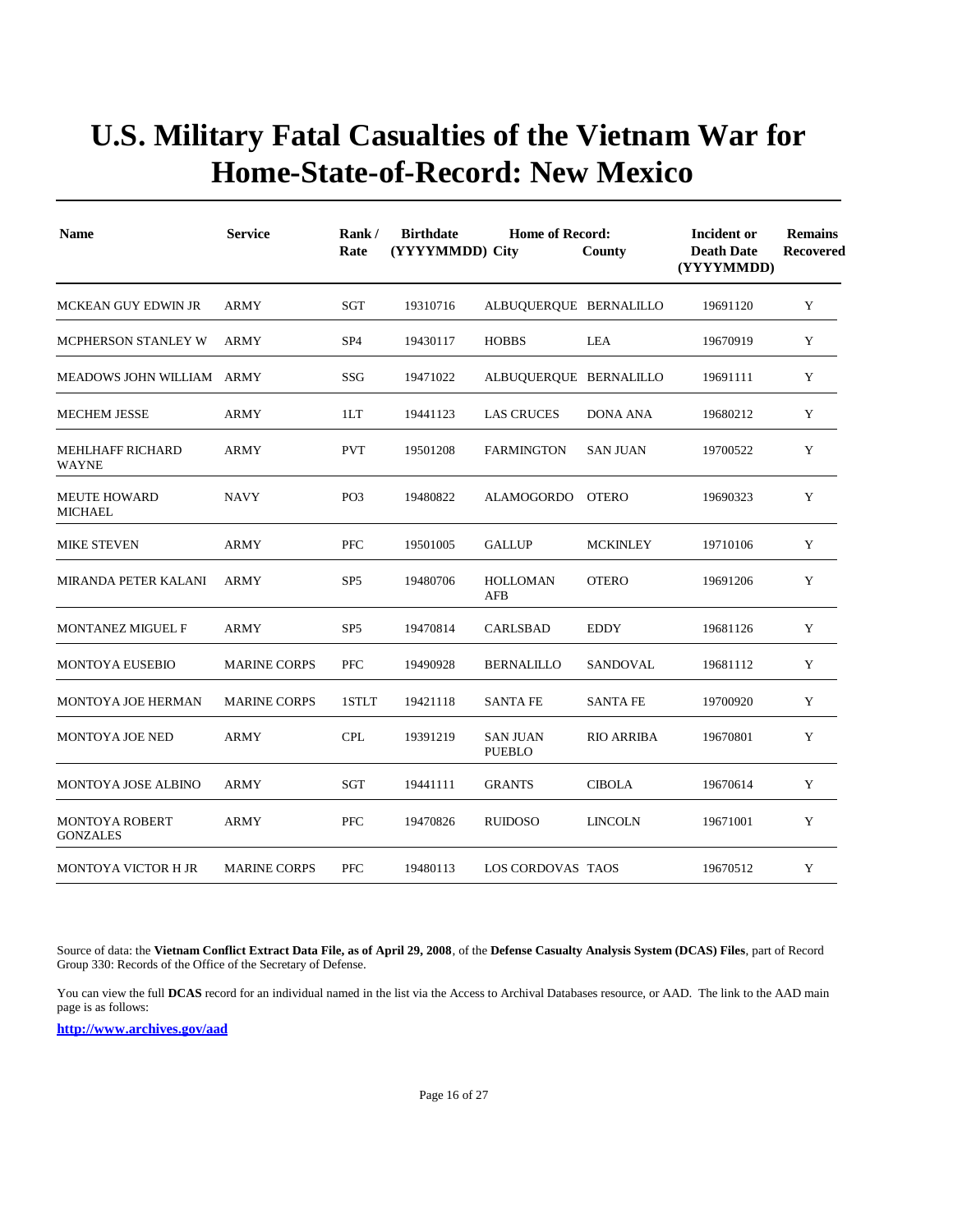| <b>Name</b>                             | <b>Service</b>      | Rank/<br>Rate   | <b>Birthdate</b><br>(YYYYMMDD) City | <b>Home of Record:</b> | County            | Incident or<br><b>Death Date</b><br>(YYYYMMDD) | <b>Remains</b><br>Recovered |
|-----------------------------------------|---------------------|-----------------|-------------------------------------|------------------------|-------------------|------------------------------------------------|-----------------------------|
| MOORE JAMES MICHAEL                     | <b>MARINE CORPS</b> | <b>PFC</b>      | 19480418                            | ALBUQUERQUE BERNALILLO |                   | 19670831                                       | Y                           |
| <b>MORALES GILBERT</b>                  | ARMY                | <b>SFC</b>      | 19261005                            | <b>SANTA FE</b>        | <b>SANTA FE</b>   | 19680714                                       | Y                           |
| <b>MORALES SAMUEL</b>                   | <b>ARMY</b>         | SP <sub>4</sub> | 19480108                            | <b>SERAFINA</b>        | <b>SAN MIGUEL</b> | 19680422                                       | Y                           |
| <b>MORENO ANDRES JR</b>                 | <b>ARMY</b>         | <b>PVT</b>      | 19501205                            | <b>LAS CRUCES</b>      | <b>DONA ANA</b>   | 19701005                                       | Y                           |
| <b>MORENO HILARIO</b>                   | <b>MARINE CORPS</b> | <b>PFC</b>      | 19480611                            | <b>BELEN</b>           | <b>VALENCIA</b>   | 19681123                                       | Y                           |
| <b>MORRIS MICHAEL JOHN</b>              | <b>MARINE CORPS</b> | <b>PFC</b>      | 19490823                            | ALBUOUEROUE BERNALILLO |                   | 19680516                                       | Y                           |
| <b>MORRISSEY ROBERT</b><br><b>DAVID</b> | AIR FORCE           | <b>LTCOL</b>    | 19300424                            | ALBUQUERQUE BERNALILLO |                   | 19721107                                       | N                           |
| <b>MUNIZ DANIEL HAROLD</b>              | <b>ARMY</b>         | <b>PVT</b>      | 19490517                            | <b>DULCE</b>           | <b>RIO ARRIBA</b> | 19700517                                       | Y                           |
| <b>MUNSON ALVIN JAMES</b>               | <b>ARMY</b>         | <b>PFC</b>      | 19490519                            | ALBUQUERQUE BERNALILLO |                   | 19680313                                       | Y                           |
| <b>MUSKETT WAYNE</b>                    | <b>MARINE CORPS</b> | <b>LCPL</b>     | 19470811                            | <b>SHIPROCK</b>        | <b>SAN JUAN</b>   | 19690826                                       | Y                           |
| <b>NABOURS JIMMIE FLOYD</b>             | <b>ARMY</b>         | WO1             | 19440108                            | <b>DEMING</b>          | <b>LUNA</b>       | 19700630                                       | Y                           |
| <b>NAVA FRANCIS XAVIER</b>              | <b>MARINE CORPS</b> | <b>CPL</b>      | 19461225                            | <b>SANTA FE</b>        | <b>SANTA FE</b>   | 19660908                                       | Y                           |
| NEELD BOBBY GENE                        | <b>AIR FORCE</b>    | <b>COL</b>      | 19281008                            | ALBUQUERQUE BERNALILLO |                   | 19690104                                       | N                           |
| <b>NOSEFF RONNIE LEE</b>                | ARMY                | <b>CPL</b>      | 19470730                            | <b>HOBBS</b>           | LEA               | 19660925                                       | Y                           |
| NUNEZ GEORGE HENRY                      | ARMY                | SP <sub>4</sub> | 19470222                            | PICACHO                | <b>LINCOLN</b>    | 19680119                                       | Y                           |
| NUNN SAMUEL JOHN                        | <b>MARINE CORPS</b> | <b>PFC</b>      | 19490218                            | <b>DEMING</b>          | <b>LUNA</b>       | 19680910                                       | Y                           |

Source of data: the **Vietnam Conflict Extract Data File, as of April 29, 2008**, of the **Defense Casualty Analysis System (DCAS) Files**, part of Record Group 330: Records of the Office of the Secretary of Defense.

You can view the full **DCAS** record for an individual named in the list via the Access to Archival Databases resource, or AAD. The link to the AAD main page is as follows: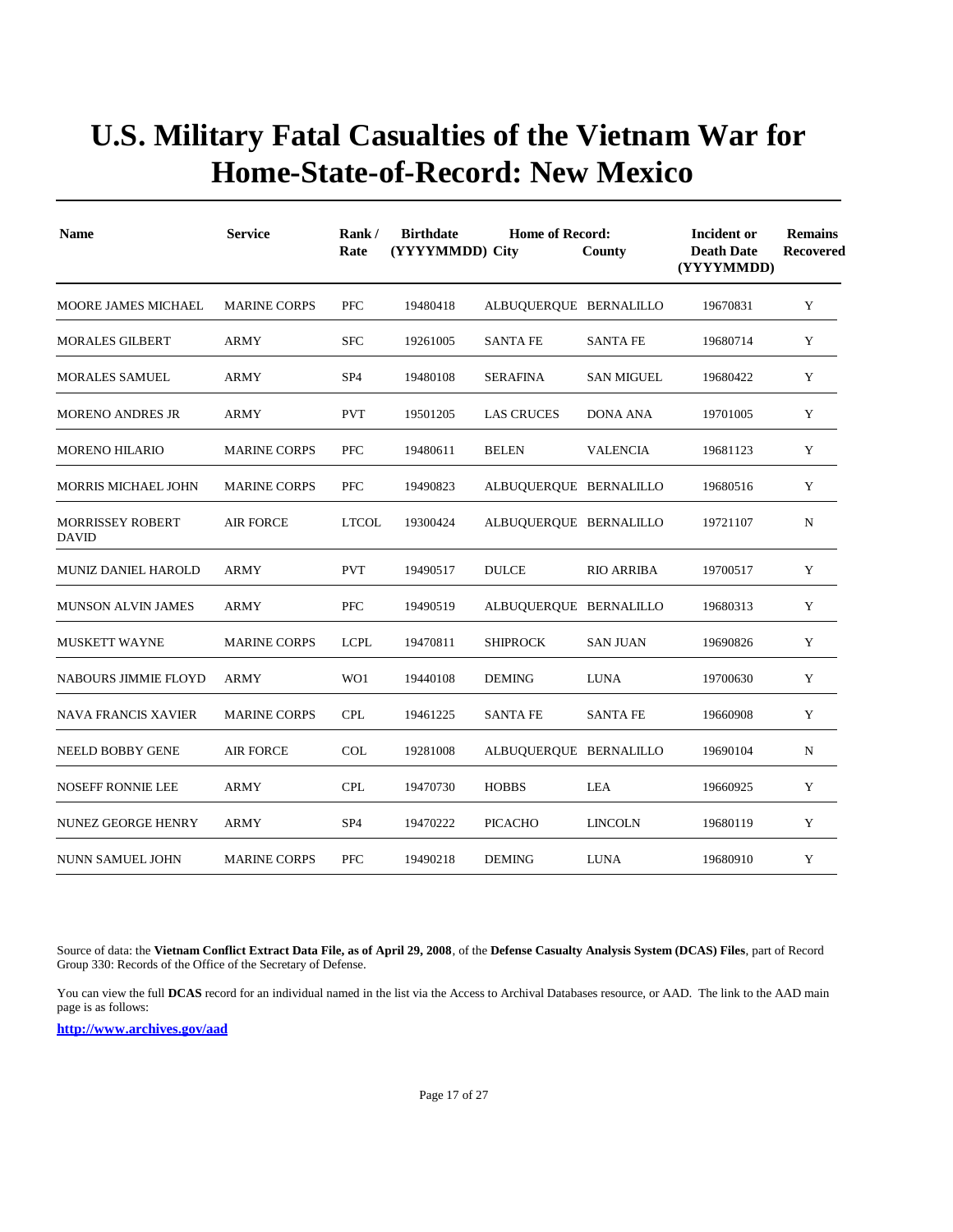| <b>Name</b>                        | <b>Service</b>      | Rank/<br>Rate   | <b>Birthdate</b><br>(YYYYMMDD) City | Incident or<br><b>Death Date</b><br>(YYYYMMDD) | <b>Remains</b><br>Recovered |          |   |
|------------------------------------|---------------------|-----------------|-------------------------------------|------------------------------------------------|-----------------------------|----------|---|
| OLDHAM JOHN SANDERS                | <b>MARINE CORPS</b> | MAJ             | 19330703                            | <b>TINNIE</b>                                  | <b>LINCOLN</b>              | 19670611 | N |
| <b>OROSCO STEPHEN</b>              | <b>MARINE CORPS</b> | <b>PFC</b>      | 19500430                            | <b>TULAROSA</b>                                | <b>OTERO</b>                | 19690618 | Y |
| ORTEGA RAMON FELIX JR              | <b>ARMY</b>         | <b>SSG</b>      | 19451212                            | TUCUMCARI                                      | <b>QUAY</b>                 | 19690125 | Y |
| PACHECO ANDREW JOSE                | <b>ARMY</b>         | <b>PFC</b>      | 19491214                            | TUCUMCARI                                      | <b>QUAY</b>                 | 19680618 | Y |
| PACHECO JAIME                      | ARMY                | SP4             | 19520301                            | <b>HOBBS</b>                                   | LEA                         | 19720525 | Y |
| PADILLA PEDRO                      | <b>MARINE CORPS</b> | <b>SGT</b>      | 19410326                            | ALBUQUERQUE BERNALILLO                         |                             | 19660328 | Y |
| PATCH DONALD CHARLES               | <b>AIR FORCE</b>    | <b>CAPT</b>     | 19330828                            | ALBUQUERQUE BERNALILLO                         |                             | 19651002 | Y |
| PEARSON KURT BYRON                 | <b>ARMY</b>         | <b>CPL</b>      | 19461228                            | <b>DEMING</b>                                  | <b>LUNA</b>                 | 19671014 | Y |
| PEINA ERNEST DELBERT               | <b>ARMY</b>         | SP <sub>4</sub> | 19470328                            | <b>ZUNI</b>                                    | <b>MCKINLEY</b>             | 19680913 | Y |
| PENA JOHN                          | ARMY                | SP <sub>4</sub> | 19430622                            | <b>MONTEZUMA</b>                               | SAN MIGUEL                  | 19670324 | Y |
| PEREA JUANITO                      | ARMY                | SP <sub>6</sub> | 19401218                            | ALBUQUERQUE BERNALILLO                         |                             | 19680228 | Y |
| PETERS JOHN THEODORE               | <b>MARINE CORPS</b> | <b>LCPL</b>     | 19481121                            | <b>FAIRVIEW</b>                                | <b>RIO ARRIBA</b>           | 19680914 | Y |
| PHELPS LARRY DELTON                | ARMY                | SP <sub>4</sub> | 19470408                            | ALBUQUERQUE BERNALILLO                         |                             | 19680516 | Y |
| PHILLIPS GREGORY LEE               | <b>ARMY</b>         | SP <sub>4</sub> | 19480728                            | ALBUQUERQUE BERNALILLO                         |                             | 19681104 | Y |
| PIERCE ROBERT<br><b>LIVINGSTON</b> | ARMY                | WO1             | 19470617                            | ALBUQUERQUE BERNALILLO                         |                             | 19700425 | Y |
| PLATERO RAYMOND                    | ARMY                | PFC             | 19440310                            | <b>CANONCITO</b>                               | BERNALILLO                  | 19700126 | Y |

Source of data: the **Vietnam Conflict Extract Data File, as of April 29, 2008**, of the **Defense Casualty Analysis System (DCAS) Files**, part of Record Group 330: Records of the Office of the Secretary of Defense.

You can view the full **DCAS** record for an individual named in the list via the Access to Archival Databases resource, or AAD. The link to the AAD main page is as follows: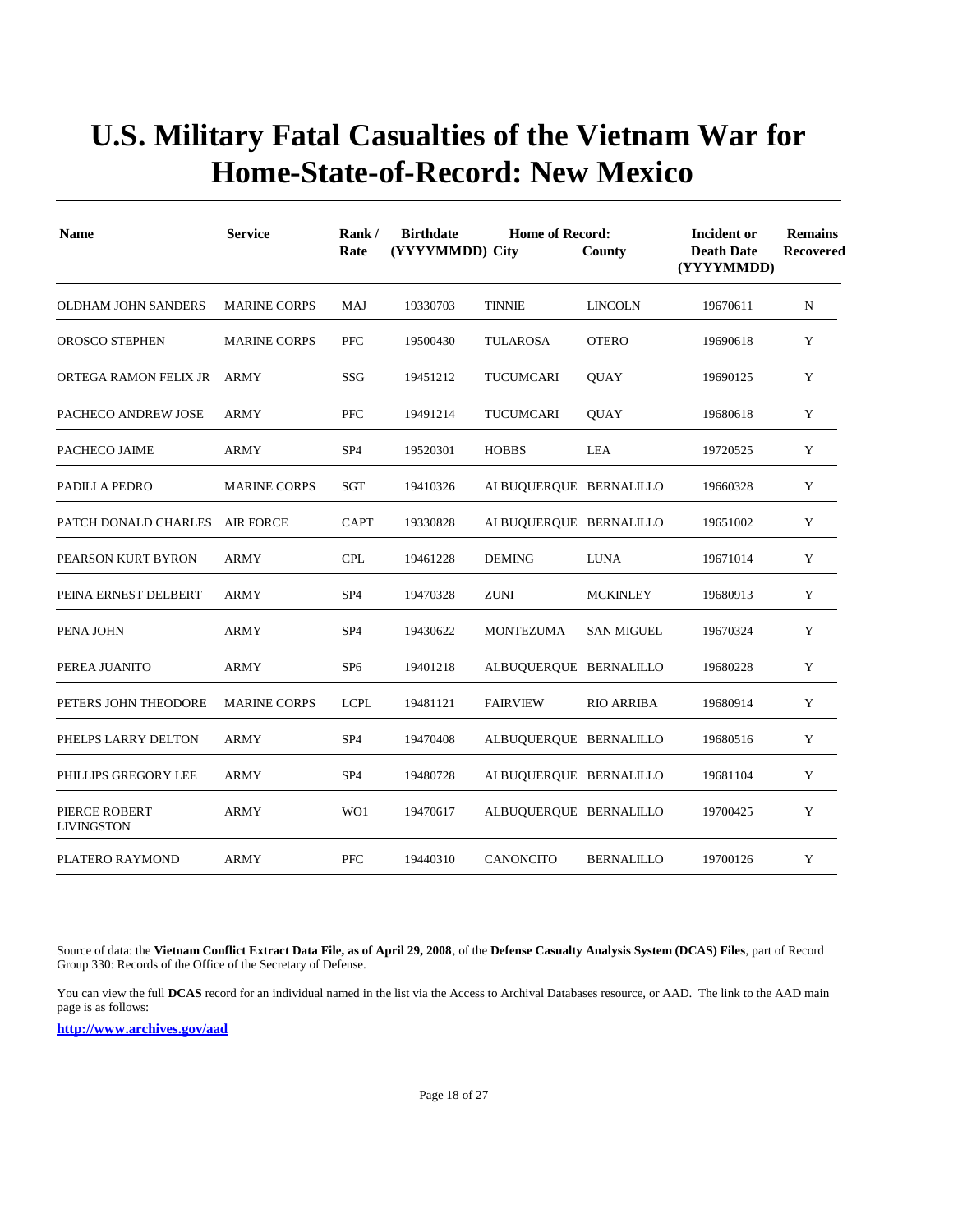| <b>Name</b>                     | <b>Service</b>      | Rank/<br>Rate   | <b>Birthdate</b><br><b>Home of Record:</b><br>(YYYYMMDD) City<br>County |                        |                   | <b>Incident or</b><br><b>Death Date</b><br>(YYYYMMDD) | <b>Remains</b><br><b>Recovered</b> |
|---------------------------------|---------------------|-----------------|-------------------------------------------------------------------------|------------------------|-------------------|-------------------------------------------------------|------------------------------------|
| PLATO JIMMIE LEON               | <b>NAVY</b>         | HN              | 19470212                                                                | <b>HOBBS</b>           | LEA               | 19661115                                              | Y                                  |
| PLATT RUSSELL LOWELL            | <b>AIR FORCE</b>    | <b>CAPT</b>     | 19420925                                                                | <b>LAS CRUCES</b>      | <b>DONA ANA</b>   | 19690510                                              | Y                                  |
| PORTER FRANK SOLIS              | <b>ARMY</b>         | <b>CPL</b>      | 19470225                                                                | <b>DEMING</b>          | <b>LUNA</b>       | 19680830                                              | Y                                  |
| PUCKETT HARRY LEE               | <b>ARMY</b>         | <b>PFC</b>      | 19481001                                                                | ALBUQUERQUE BERNALILLO |                   | 19681015                                              | Y                                  |
| PYLE CHRIS MONROE               | <b>NAVY</b>         | PO <sub>2</sub> | 19480405                                                                | ALBUQUERQUE BERNALILLO |                   | 19690528                                              | Y                                  |
| <b>OUEVEDO ANGEL ALARID</b>     | ARMY                | <b>PFC</b>      | 19510529                                                                | <b>SANTA RITA</b>      | <b>GRANT</b>      | 19711031                                              | Y                                  |
| <b>OUINTANA SANTIAGO V E</b>    | ARMY                | PFC             | 19490506                                                                | <b>SANTA FE</b>        | <b>SANTA FE</b>   | 19690523                                              | Y                                  |
| RAMIREZ SAMUEL<br><b>MEDINA</b> | <b>MARINE CORPS</b> | PFC             | 19461105                                                                | <b>ARTESIA</b>         | <b>EDDY</b>       | 19660325                                              | Y                                  |
| <b>RANSDELL CURTIS H</b>        | <b>ARMY</b>         | SGT             | 19440624                                                                | <b>FARMINGTON</b>      | <b>SAN JUAN</b>   | 19660707                                              | Y                                  |
| <b>REA BILLY MCCALL</b>         | <b>MARINE CORPS</b> | <b>PFC</b>      | 19480713                                                                | <b>TIJERAS</b>         | <b>BERNALILLO</b> | 19680909                                              | Y                                  |
| <b>RIBERA ANTONIO</b>           | <b>ARMY</b>         | <b>PFC</b>      | 19370507                                                                | <b>RATON</b>           | <b>COLFAX</b>     | 19670718                                              | Y                                  |
| <b>RICE HOWARD JACOB</b>        | <b>ARMY</b>         | <b>CPL</b>      | 19460915                                                                | <b>HOBBS</b>           | <b>LEA</b>        | 19670608                                              | Y                                  |
| RICKELS JOHN A                  | ARMY                | SGT             | 19440531                                                                | <b>LOVINGTON</b>       | LEA               | 19680129                                              | Y                                  |
| RISNER JOHN MILTON              | <b>MARINE CORPS</b> | PFC             | 19470622                                                                | LAS CRUCES             | DONA ANA          | 19660626                                              | Y                                  |
| ROBERTS FREDDIE JOE             | ARMY                | PFC             | 19470625                                                                | <b>MELROSE</b>         | <b>CURRY</b>      | 19680316                                              | Y                                  |
| ROBERTS JERRY MARCO             | ARMY                | SP <sub>4</sub> | 19461130                                                                | <b>HOBBS</b>           | LEA               | 19671211                                              | Y                                  |

Source of data: the **Vietnam Conflict Extract Data File, as of April 29, 2008**, of the **Defense Casualty Analysis System (DCAS) Files**, part of Record Group 330: Records of the Office of the Secretary of Defense.

You can view the full **DCAS** record for an individual named in the list via the Access to Archival Databases resource, or AAD. The link to the AAD main page is as follows: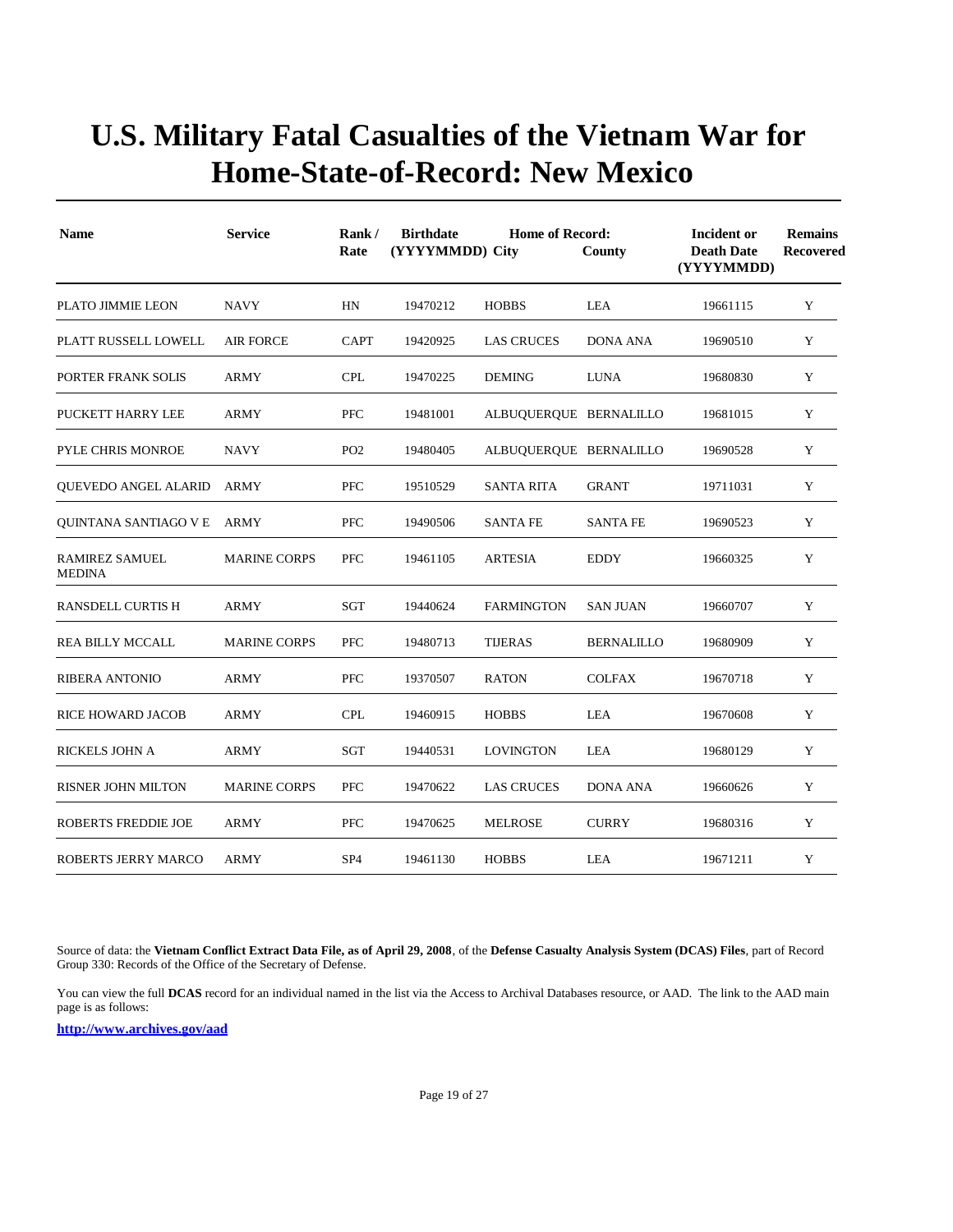| <b>Name</b>                             | <b>Service</b>      | Rank/<br>Rate   | <b>Birthdate</b><br>(YYYYMMDD) City | <b>Home of Record:</b> | County          | Incident or<br><b>Death Date</b><br>(YYYYMMDD) | <b>Remains</b><br><b>Recovered</b> |
|-----------------------------------------|---------------------|-----------------|-------------------------------------|------------------------|-----------------|------------------------------------------------|------------------------------------|
| <b>ROBERTS VIRGIL JESSIE</b>            | <b>ARMY</b>         | SP <sub>4</sub> | 19471020                            | <b>AZTEC</b>           | <b>SAN JUAN</b> | 19690122                                       | Y                                  |
| ROBERTSON KENNETH<br><b>LEE</b>         | ARMY                | SP4             | 19490207                            | ALBUQUERQUE BERNALILLO |                 | 19701130                                       | Y                                  |
| <b>RODGERS LUIA</b>                     | ARMY                | <b>PFC</b>      | 19470607                            | ALAMOGORDO OTERO       |                 | 19680229                                       | Y                                  |
| ROGERS JOHN DAVID                       | <b>MARINE CORPS</b> | <b>CPL</b>      | 19461210                            | ALBUQUERQUE BERNALILLO |                 | 19670526                                       | Y                                  |
| ROMAN VICTOR MUNOZ                      | <b>ARMY</b>         | SP <sub>4</sub> | 19450722                            | <b>DEMING</b>          | <b>LUNA</b>     | 19690628                                       | Y                                  |
| <b>ROMERO CHARLES</b><br><b>ANTHONY</b> | ARMY                | SP <sub>5</sub> | 19480613                            | ALBUQUERQUE BERNALILLO |                 | 19690905                                       | Y                                  |
| <b>ROMERO SAMMY</b><br><b>CHACON</b>    | ARMY                | SP <sub>4</sub> | 19460218                            | <b>ROSWELL</b>         | <b>CHAVES</b>   | 19681123                                       | Y                                  |
| ROMERO TIMOTEO FRED                     | <b>ARMY</b>         | <b>SGT</b>      | 19490912                            | <b>TAOS</b>            | <b>TAOS</b>     | 19700528                                       | Y                                  |
| <b>ROMERO TRINE JR</b>                  | ARMY                | <b>PFC</b>      | 19470304                            | <b>ROSWELL</b>         | <b>CHAVES</b>   | 19670622                                       | Y                                  |
| <b>ROWE SHARBER</b><br><b>MAYFIELD</b>  | <b>MARINE CORPS</b> | SGT             | 19410513                            | <b>LAS CRUCES</b>      | <b>DONA ANA</b> | 19680707                                       | Y                                  |
| <b>RUBIO RUBEN</b>                      | <b>ARMY</b>         | <b>SGT</b>      | 19500615                            | <b>CLOVIS</b>          | <b>CURRY</b>    | 19710706                                       | Y                                  |
| <b>SAENZ HECTOR MARIO</b>               | <b>ARMY</b>         | <b>PFC</b>      | 19470418                            | <b>ROSWELL</b>         | <b>CHAVES</b>   | 19670622                                       | Y                                  |
| <b>SAENZ RICHARD</b>                    | <b>ARMY</b>         | <b>PFC</b>      | 19480120                            | <b>DEMING</b>          | <b>LUNA</b>     | 19681006                                       | Y                                  |
| <b>SAIZ FRED ROMAN</b>                  | ARMY                | SP <sub>4</sub> | 19471007                            | <b>BERNALILLO</b>      | SANDOVAL        | 19660802                                       | Y                                  |
| SALAZAR CRES PADILLA                    | NAVY                | PO <sub>3</sub> | 19460717                            | ALBUQUERQUE BERNALILLO |                 | 19680706                                       | Y                                  |

Source of data: the **Vietnam Conflict Extract Data File, as of April 29, 2008**, of the **Defense Casualty Analysis System (DCAS) Files**, part of Record Group 330: Records of the Office of the Secretary of Defense.

You can view the full **DCAS** record for an individual named in the list via the Access to Archival Databases resource, or AAD. The link to the AAD main page is as follows: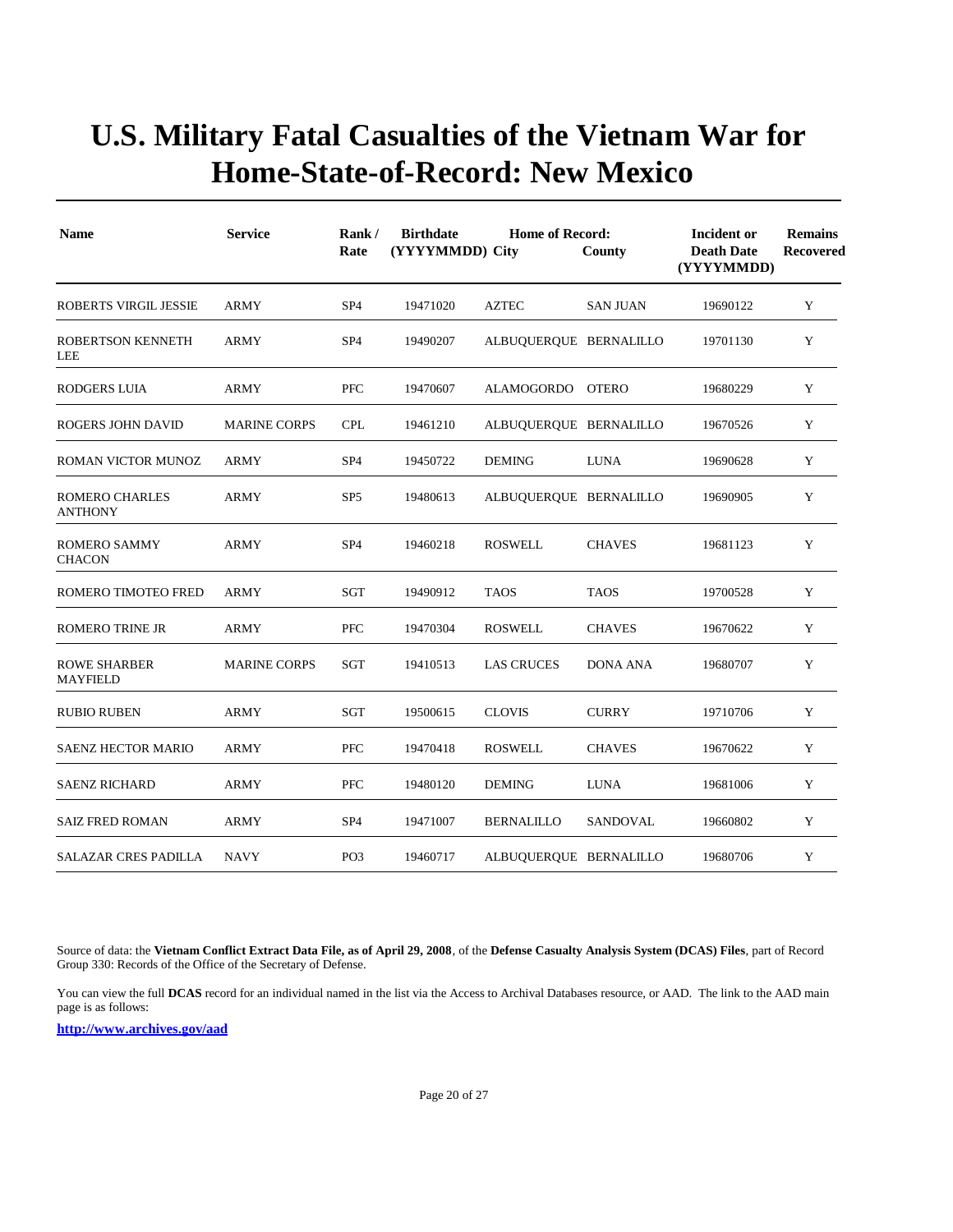| <b>Name</b>                              | <b>Service</b>      | Rank/<br>Rate   | <b>Birthdate</b><br>(YYYYMMDD) City | <b>Home of Record:</b> | County          | Incident or<br><b>Death Date</b><br>(YYYYMMDD) | <b>Remains</b><br><b>Recovered</b> |
|------------------------------------------|---------------------|-----------------|-------------------------------------|------------------------|-----------------|------------------------------------------------|------------------------------------|
| SALAZAR MEL ERNEST JR                    | ARMY                | 2LT             | 19490216                            | ALBUQUERQUE BERNALILLO |                 | 19700119                                       | Y                                  |
| <b>SALAZAR PATRICK</b>                   | <b>MARINE CORPS</b> | <b>LCPL</b>     | 19480718                            | <b>GRANTS</b>          | <b>CIBOLA</b>   | 19681202                                       | Y                                  |
| <b>SANCHEZ CAMILO JAMES</b>              | <b>ARMY</b>         | SP <sub>4</sub> | 19421202                            | ALBUQUERQUE BERNALILLO |                 | 19680304                                       | Y                                  |
| <b>SANCHEZ CHARLES</b><br>ANTHONY        | <b>ARMY</b>         | <b>CPL</b>      | 19501027                            | <b>MORA</b>            | <b>MORA</b>     | 19710613                                       | Y                                  |
| <b>SANCHEZ CRESENCIO</b><br>PAUL         | <b>MARINE CORPS</b> | <b>PFC</b>      | 19451221                            | <b>ROSWELL</b>         | <b>CHAVES</b>   | 19660304                                       | Y                                  |
| SANCHEZ JOSE L                           | <b>ARMY</b>         | SP <sub>4</sub> | 19480801                            | <b>DEXTER</b>          | <b>CHAVES</b>   | 19690601                                       | Y                                  |
| <b>SANCHEZ JUAN DIEGO</b>                | <b>MARINE CORPS</b> | <b>PFC</b>      | 19480501                            | ALBUQUERQUE BERNALILLO |                 | 19660722                                       | Y                                  |
| <b>SANCHEZ UVALDO</b>                    | <b>MARINE CORPS</b> | <b>LCPL</b>     | 19460909                            | ALBUQUERQUE BERNALILLO |                 | 19670421                                       | Y                                  |
| <b>SANDERS JAMES</b><br><b>GARLAND</b>   | <b>ARMY</b>         | SP <sub>5</sub> | 19471009                            | <b>FARMINGTON</b>      | <b>SAN JUAN</b> | 19681025                                       | Y                                  |
| <b>SANDERS JULIUS</b><br><b>MITCHELL</b> | <b>MARINE CORPS</b> | PFC             | 19401101                            | <b>ROSWELL</b>         | <b>CHAVES</b>   | 19660825                                       | Y                                  |
| <b>SANDFER WILLIE J JR</b>               | <b>ARMY</b>         | SSG             | 19290516                            | <b>TINNIE</b>          | <b>LINCOLN</b>  | 19690324                                       | Y                                  |
| <b>SANDOVAL PHILLIP</b><br><b>JAMES</b>  | <b>ARMY</b>         | <b>CPL</b>      | 19510214                            | <b>SANTA FE</b>        | <b>SANTA FE</b> | 19710209                                       | Y                                  |
| <b>SAWYERS ROGER</b><br><b>THURSTON</b>  | <b>ARMY</b>         | <b>CPT</b>      | 19390817                            | <b>CARLSBAD</b>        | <b>EDDY</b>     | 19671002                                       | Y                                  |
| <b>SEGURA MANUEL</b><br><b>TIODORO</b>   | <b>ARMY</b>         | PFC             | 19470101                            | <b>SANTA FE</b>        | <b>SANTA FE</b> | 19680203                                       | Y                                  |

Source of data: the **Vietnam Conflict Extract Data File, as of April 29, 2008**, of the **Defense Casualty Analysis System (DCAS) Files**, part of Record Group 330: Records of the Office of the Secretary of Defense.

You can view the full **DCAS** record for an individual named in the list via the Access to Archival Databases resource, or AAD. The link to the AAD main page is as follows: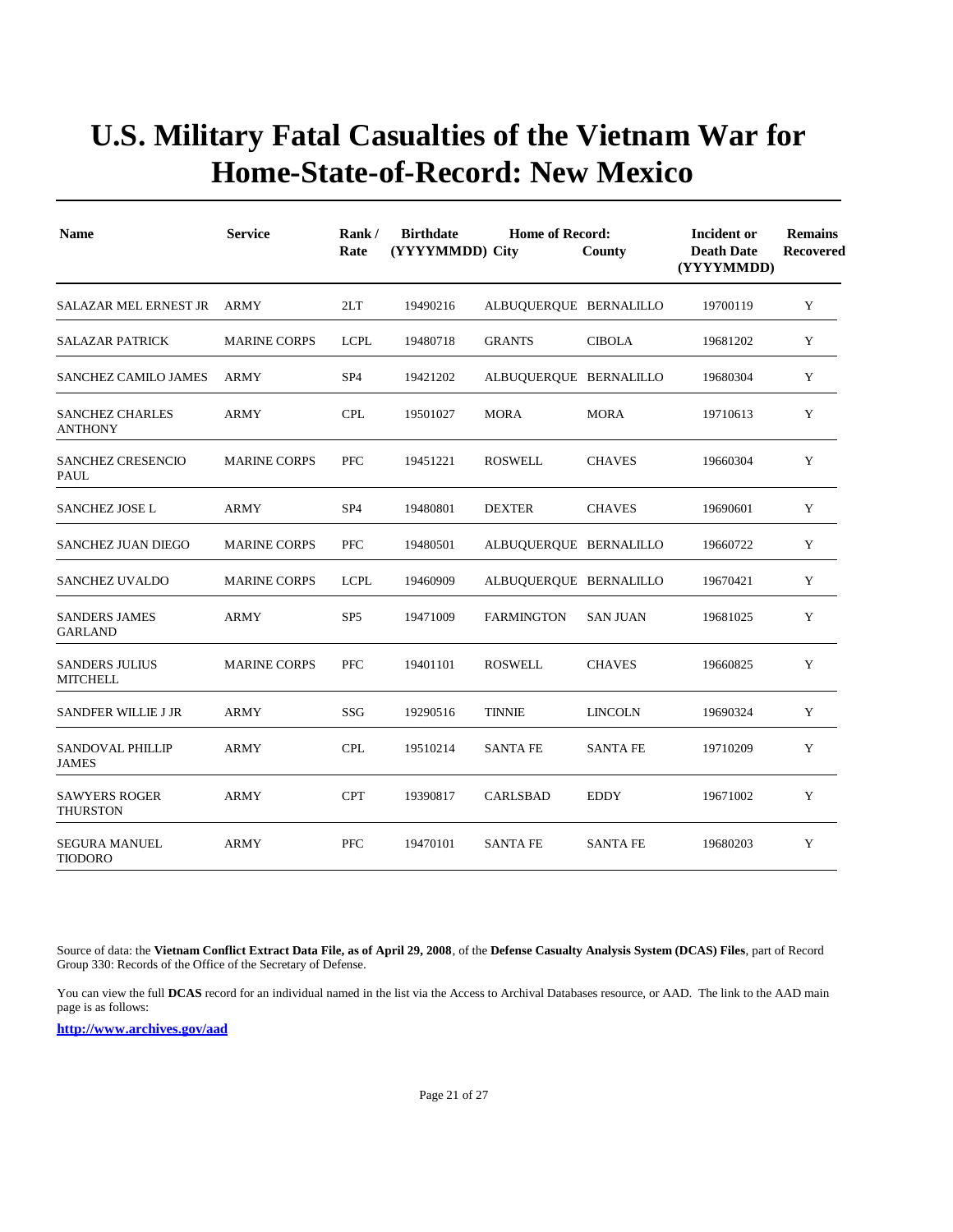| <b>Name</b>                                | <b>Service</b>      | Rank/<br>Rate   | <b>Birthdate</b><br>(YYYYMMDD) City | <b>Home of Record:</b> | County           | <b>Incident or</b><br><b>Death Date</b><br>(YYYYMMDD) | <b>Remains</b><br><b>Recovered</b> |
|--------------------------------------------|---------------------|-----------------|-------------------------------------|------------------------|------------------|-------------------------------------------------------|------------------------------------|
| <b>SENA BENNY</b>                          | <b>MARINE CORPS</b> | <b>PFC</b>      | 19470603                            | ALBUQUERQUE BERNALILLO |                  | 19660725                                              | Y                                  |
| <b>SERNA RAYMOND</b>                       | <b>ARMY</b>         | SP <sub>4</sub> | 19480226                            | <b>MOUNTAINAIR</b>     | <b>TORRANCE</b>  | 19690912                                              | Y                                  |
| <b>SERRANO FILEMON</b>                     | <b>ARMY</b>         | PFC             | 19461215                            | <b>FARMINGTON</b>      | <b>SAN JUAN</b>  | 19690320                                              | Y                                  |
| <b>SHAW JOE CARL</b>                       | ARMY                | <b>CPT</b>      | 19480103                            | <b>PORTALES</b>        | <b>ROOSEVELT</b> | 19690821                                              | Y                                  |
| SILLIMAN JACK LLOYD                        | <b>MARINE CORPS</b> | <b>LCPL</b>     | 19480911                            | <b>CARLSBAD</b>        | <b>EDDY</b>      | 19690603                                              | Y                                  |
| <b>SIMBOLA JOSE SCOTTY</b>                 | ARMY                | <b>PVT</b>      | 19460407                            | <b>PENASCO</b>         | <b>TAOS</b>      | 19660617                                              | Y                                  |
| <b>SIMONS GERALD SHIELDS</b>               | ARMY                | MAJ             | 19300531                            | <b>ROSWELL</b>         | <b>CHAVES</b>    | 19660808                                              | Y                                  |
| <b>SIMPKIN WALLACE</b><br><b>FREDERICK</b> | ARMY                | SSG             | 19370924                            | ALAMOGORDO             | <b>OTERO</b>     | 19681217                                              | Y                                  |
| <b>SIMPSON MAX COLEMAN</b>                 | <b>ARMY</b>         | <b>PFC</b>      | 19440328                            | <b>CARLSBAD</b>        | <b>EDDY</b>      | 19670124                                              | N                                  |
| <b>SISK ROBERT ALAN</b>                    | <b>ARMY</b>         | <b>CPT</b>      | 19330117                            | <b>HURLEY</b>          | <b>GRANT</b>     | 19710130                                              | Y                                  |
| <b>SISNEROS ARTURO</b><br><b>SYLVESTER</b> | ARMY                | <b>CPL</b>      | 19491126                            | <b>DEXTER</b>          | <b>CHAVES</b>    | 19690510                                              | Y                                  |
| <b>SISNEROS ROMAN</b>                      | <b>ARMY</b>         | PFC             | 19450117                            | <b>ANTON CHICO</b>     | <b>GUADALUPE</b> | 19670829                                              | Y                                  |
| <b>SKEET PATRICK</b>                       | ARMY                | SP <sub>4</sub> | 19430101                            | <b>GALLUP</b>          | <b>MCKINLEY</b>  | 19680225                                              | Y                                  |
| SMITH DANNY LE MOYNE                       | ARMY                | <b>PVT</b>      | 19440706                            | ALAMOGORDO             | <b>OTERO</b>     | 19660630                                              | Y                                  |
| SMITH JEFFERY NOLAN                        | NAVY                | HN              | 19490303                            | ALBUQUERQUE BERNALILLO |                  | 19691209                                              | Y                                  |
| <b>SMITH JOL NEBANE</b>                    | <b>ARMY</b>         | 1LT             | 19440930                            | <b>SANTA FE</b>        | <b>SANTA FE</b>  | 19700808                                              | Y                                  |

Source of data: the **Vietnam Conflict Extract Data File, as of April 29, 2008**, of the **Defense Casualty Analysis System (DCAS) Files**, part of Record Group 330: Records of the Office of the Secretary of Defense.

You can view the full **DCAS** record for an individual named in the list via the Access to Archival Databases resource, or AAD. The link to the AAD main page is as follows: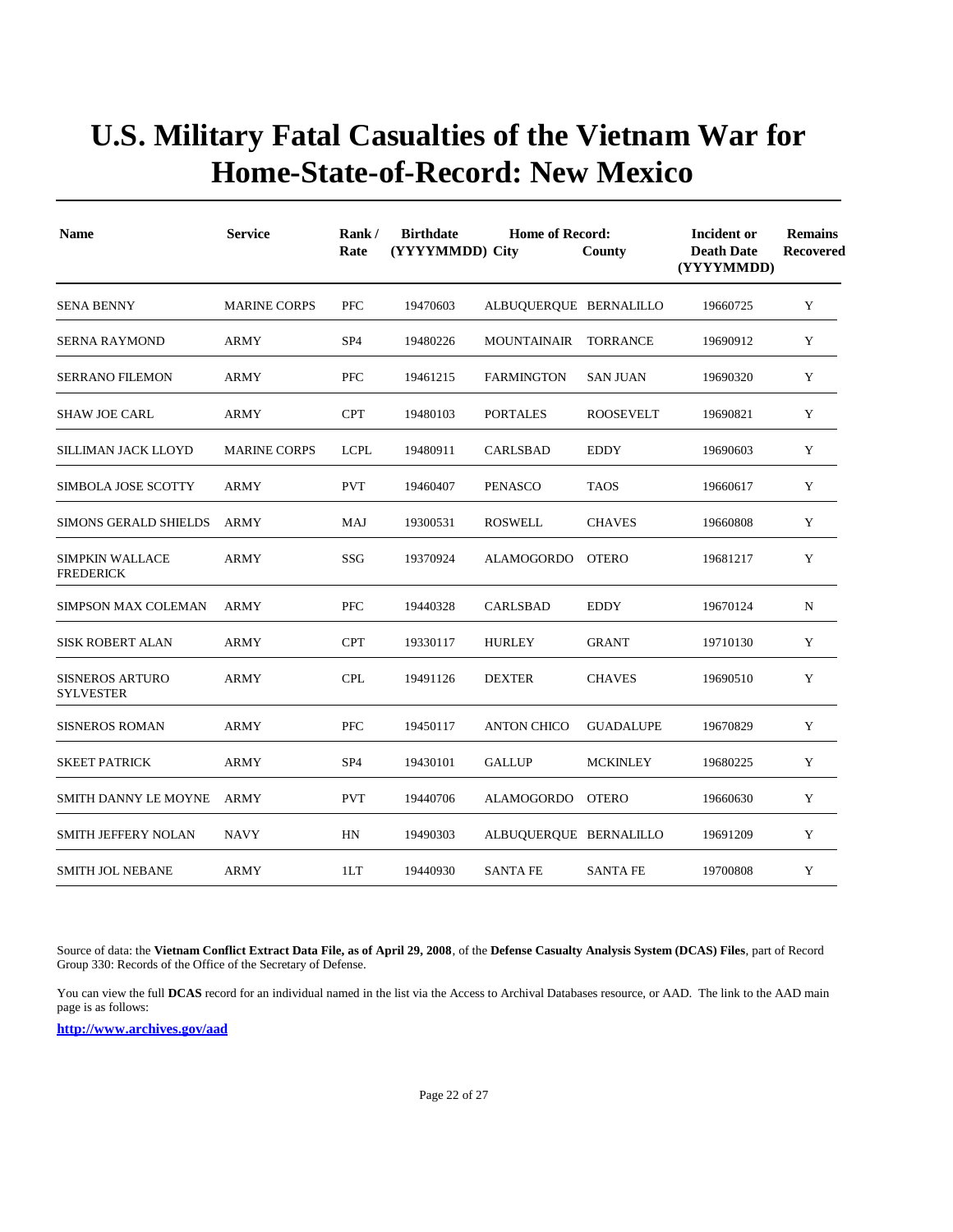| <b>Name</b>                            | <b>Service</b>      | Rank/<br>Rate   | <b>Birthdate</b><br>(YYYYMMDD) City | <b>Home of Record:</b> | County            | Incident or<br><b>Death Date</b><br>(YYYYMMDD) | <b>Remains</b><br><b>Recovered</b> |
|----------------------------------------|---------------------|-----------------|-------------------------------------|------------------------|-------------------|------------------------------------------------|------------------------------------|
| SMITH LLOYD EDGAR                      | <b>ARMY</b>         | SP <sub>4</sub> | 19451002                            | <b>PORTALES</b>        | <b>ROOSEVELT</b>  | 19670622                                       | Y                                  |
| <b>SMITH THOMAS</b><br><b>FRANKLIN</b> | <b>ARMY</b>         | SP <sub>4</sub> | 19430521                            | <b>ROY</b>             | <b>HARDING</b>    | 19681213                                       | Y                                  |
| <b>SPURGEON ROY STEPHEN</b>            | <b>MARINE CORPS</b> | <b>PFC</b>      | 19490721                            | ALBUQUERQUE BERNALILLO |                   | 19680226                                       | Y                                  |
| <b>STAKE KENDALL ALBERT</b>            | ARMY                | SP <sub>4</sub> | 19490423                            | ALBUQUERQUE BERNALILLO |                   | 19680405                                       | Y                                  |
| <b>STANLEY DON SCOTT</b>               | <b>MARINE CORPS</b> | <b>PVT</b>      | 19480430                            | ALBUQUERQUE BERNALILLO |                   | 19680701                                       | Y                                  |
| <b>STOLL DAVID LOUIS</b>               | <b>ARMY</b>         | <b>CPL</b>      | 19480903                            | <b>CLOVIS</b>          | <b>CURRY</b>      | 19671027                                       | Y                                  |
| <b>SUMMERS DONALD L</b>                | <b>ARMY</b>         | <b>PFC</b>      | 19440207                            | <b>MAYHILL</b>         | <b>OTERO</b>      | 19660815                                       | Y                                  |
| TAFOYA FLORENTINO JR                   | <b>MARINE CORPS</b> | SGT             | 19421006                            | ALBUQUERQUE BERNALILLO |                   | 19671104                                       | Y                                  |
| <b>TAFOYA FRANK</b>                    | ARMY                | <b>PFC</b>      | 19461212                            | JEMEZ PUEBLO SANDOVAL  |                   | 19670515                                       | Y                                  |
| TAFOYA GEORGE ELOY                     | ARMY                | <b>PFC</b>      | 19440414                            | LA JOYA                | <b>SANTA FE</b>   | 19680211                                       | Y                                  |
| TAFOYA JOHN OLIVIO                     | <b>ARMY</b>         | SP <sub>4</sub> | 19500524                            | ALBUQUERQUE BERNALILLO |                   | 19690124                                       | Y                                  |
| TAFOYA MARK ALVAN                      | <b>MARINE CORPS</b> | SGT             | 19500430                            | <b>BELEN</b>           | <b>VALENCIA</b>   | 19701002                                       | Y                                  |
| TARANGO MAGDALENO                      | <b>MARINE CORPS</b> | <b>LCPL</b>     | 19460722                            | LORDSBURG              | <b>HIDALGO</b>    | 19670305                                       | Y                                  |
| TAYLOR BOBBY ALLEN                     | <b>MARINE CORPS</b> | <b>CPL</b>      | 19480814                            | <b>SILVER CITY</b>     | <b>GRANT</b>      | 19680203                                       | Y                                  |
| <b>TEETER KENNETH</b><br>WARREN        | <b>ARMY</b>         | SP <sub>5</sub> | 19400828                            | ALBUQUERQUE BERNALILLO |                   | 19670115                                       | Y                                  |
| TEJADA HENRY LEROY                     | <b>MARINE CORPS</b> | <b>PFC</b>      | 19490809                            | <b>LAS VEGAS</b>       | <b>SAN MIGUEL</b> | 19681019                                       | Y                                  |

Source of data: the **Vietnam Conflict Extract Data File, as of April 29, 2008**, of the **Defense Casualty Analysis System (DCAS) Files**, part of Record Group 330: Records of the Office of the Secretary of Defense.

You can view the full **DCAS** record for an individual named in the list via the Access to Archival Databases resource, or AAD. The link to the AAD main page is as follows: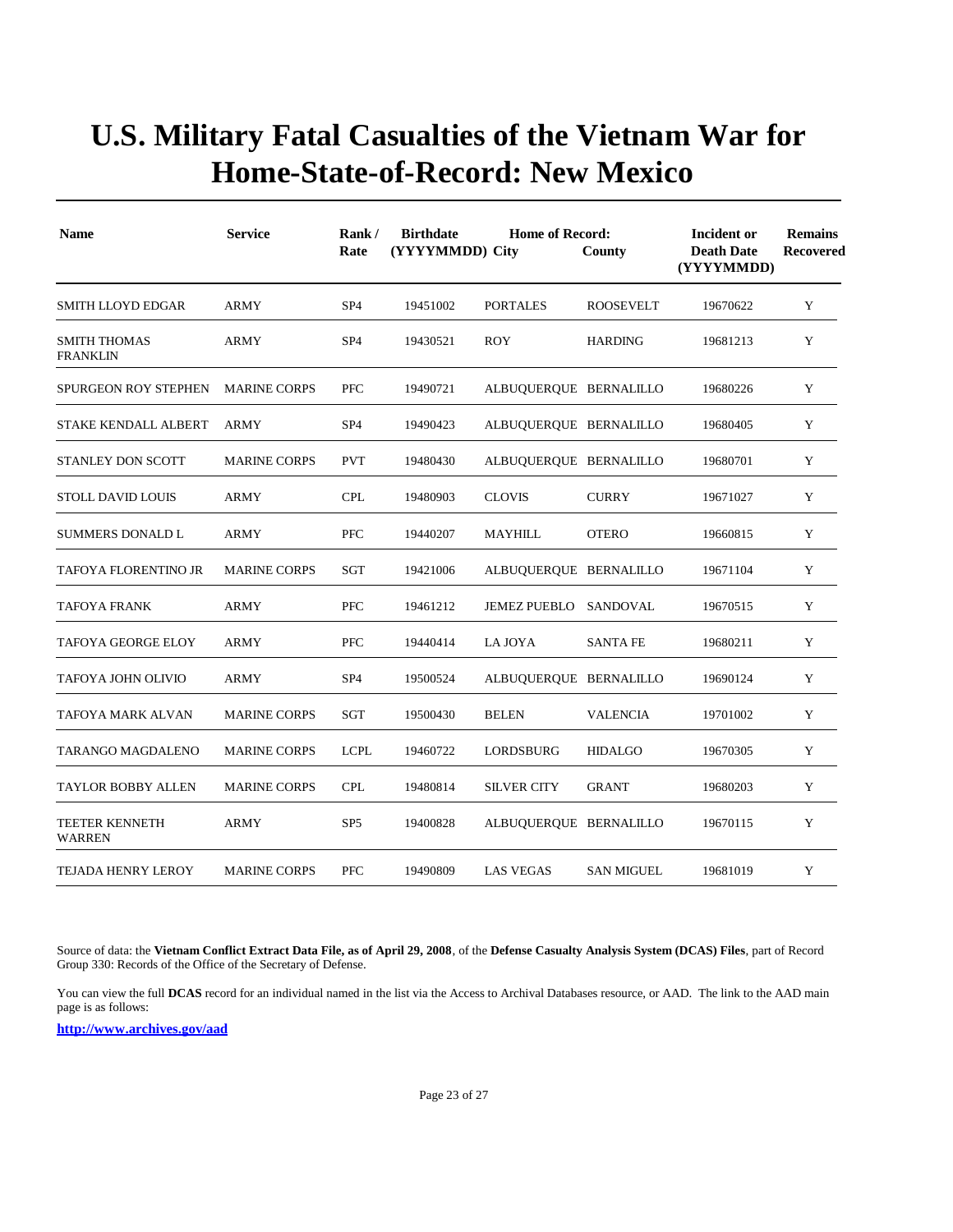| <b>Name</b>                             | <b>Service</b>      | Rank/<br>Rate   | <b>Birthdate</b><br>(YYYYMMDD) City | <b>Home of Record:</b>           | County           | Incident or<br><b>Death Date</b><br>(YYYYMMDD) | <b>Remains</b><br>Recovered |
|-----------------------------------------|---------------------|-----------------|-------------------------------------|----------------------------------|------------------|------------------------------------------------|-----------------------------|
| <b>TENORIO RAFAEL</b><br><b>GABRIEL</b> | <b>ARMY</b>         | SP <sub>4</sub> | 19480531                            | <b>SANTA ROSA</b>                | <b>GUADALUPE</b> | 19690626                                       | Y                           |
| TENORIO SAM                             | ARMY                | SGT             | 19480102                            | <b>ENCINO</b>                    | <b>TORRANCE</b>  | 19671128                                       | Y                           |
| TETER RANDALL KEITH                     | <b>ARMY</b>         | <b>CPL</b>      | 19470322                            | ALBUQUERQUE BERNALILLO           |                  | 19691228                                       | Y                           |
| THARP HAROLD ALLEN JR ARMY              |                     | SP <sub>5</sub> | 19430223                            | ALAMOGORDO OTERO                 |                  | 19680412                                       | Y                           |
| <b>THOMAS WILLIAM</b><br><b>MICHAEL</b> | <b>MARINE CORPS</b> | <b>PFC</b>      | 19490501                            | <b>CARLSBAD</b>                  | <b>EDDY</b>      | 19690128                                       | Y                           |
| THOMPSON JERRY ELMER ARMY               |                     | SP <sub>4</sub> | 19480515                            | <b>ARTESIA</b>                   | <b>EDDY</b>      | 19690429                                       | Y                           |
| THORNTON LEO KEITH                      | <b>ARMY</b>         | SGT             | 19370719                            | <b>FARMINGTON</b>                | <b>SAN JUAN</b>  | 19660827                                       | Y                           |
| THORNTON STEPHEN H                      | <b>ARMY</b>         | WO1             | 19470528                            | ALBUQUERQUE BERNALILLO           |                  | 19671114                                       | Y                           |
| TICE WAYNE ARTAMUS                      | <b>ARMY</b>         | SP <sub>5</sub> | 19480403                            | <b>GALLUP</b>                    | <b>MCKINLEY</b>  | 19681119                                       | Y                           |
| <b>TOLEDO THOMAS</b><br><b>AMBROSE</b>  | <b>ARMY</b>         | SP <sub>4</sub> | 19500224                            | <b>JEMEZ PUEBLO</b>              | SANDOVAL         | 19710306                                       | Y                           |
| <b>TORREZ MANUEL</b><br><b>ANTONIO</b>  | <b>ARMY</b>         | SP <sub>4</sub> | 19480505                            | <b>RANCHOS DE</b><br><b>TAOS</b> | <b>TAOS</b>      | 19670226                                       | Y                           |
| TOSA ANTONIO TONY                       | <b>ARMY</b>         | <b>PVT</b>      | 19450326                            | <b>JEMEZ PUEBLO</b>              | SANDOVAL         | 19710817                                       | Y                           |
| <b>TRAINOR TERRY LEO</b>                | <b>ARMY</b>         | 1LT             | 19470325                            | <b>LOVINGTON</b>                 | <b>LEA</b>       | 19680313                                       | Y                           |
| TRUJILLO GABRIEL                        | <b>ARMY</b>         | SGT             | 19500309                            | <b>RATON</b>                     | <b>COLFAX</b>    | 19710215                                       | Y                           |
| <b>TRUJILLO GREGORIO JR</b>             | ARMY                | SP <sub>4</sub> | 19411025                            | ALBUQUERQUE BERNALILLO           |                  | 19661204                                       | Y                           |

Source of data: the **Vietnam Conflict Extract Data File, as of April 29, 2008**, of the **Defense Casualty Analysis System (DCAS) Files**, part of Record Group 330: Records of the Office of the Secretary of Defense.

You can view the full **DCAS** record for an individual named in the list via the Access to Archival Databases resource, or AAD. The link to the AAD main page is as follows: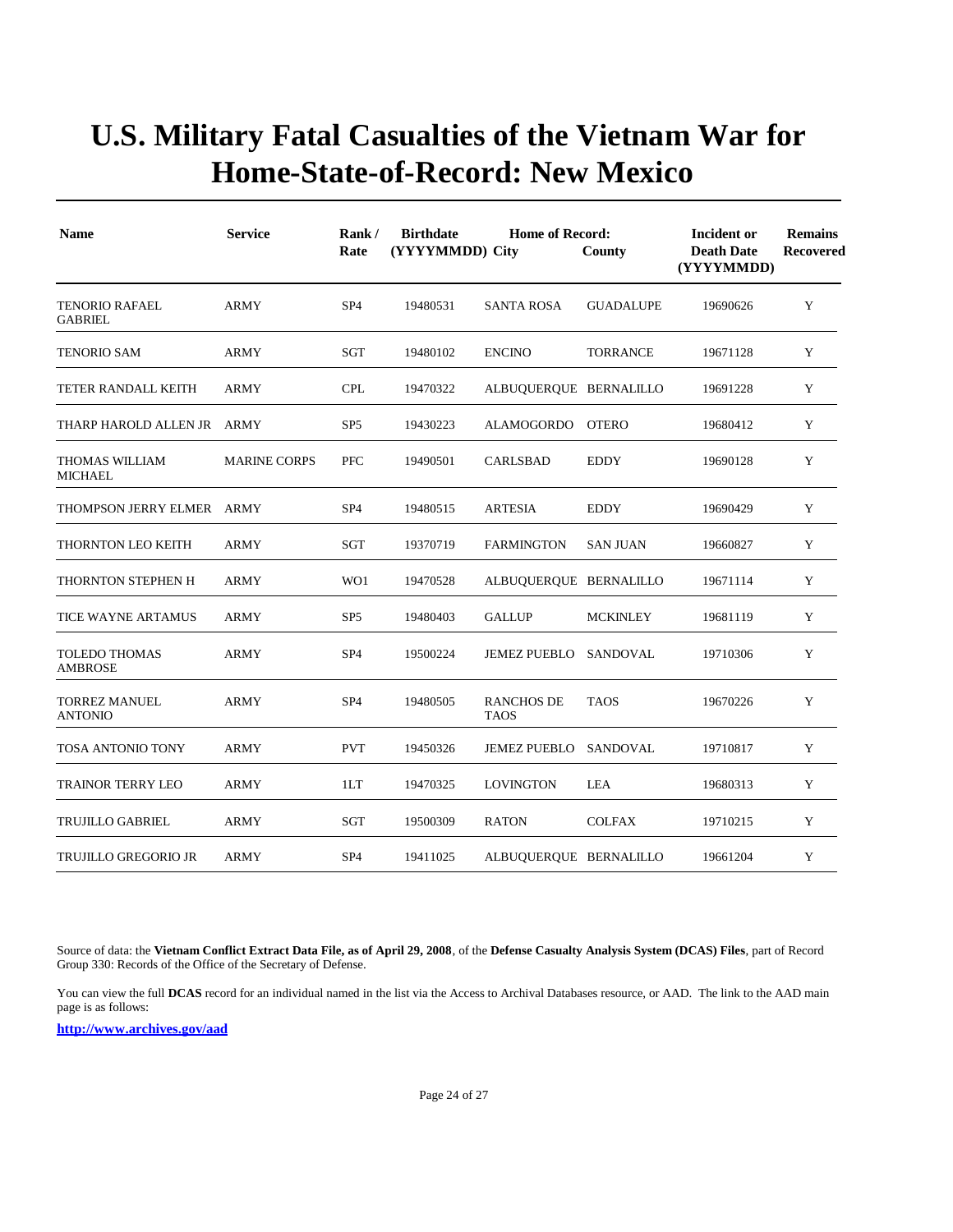| <b>Name</b>                              | <b>Service</b>      | Rank/<br>Rate   | <b>Birthdate</b><br>(YYYYMMDD) City | <b>Home of Record:</b> | County            | Incident or<br><b>Death Date</b><br>(YYYYMMDD) | <b>Remains</b><br><b>Recovered</b> |
|------------------------------------------|---------------------|-----------------|-------------------------------------|------------------------|-------------------|------------------------------------------------|------------------------------------|
| TRUJILLO JOSEPH FELIX                    | <b>MARINE CORPS</b> | <b>GYSGT</b>    | 19460729                            | <b>DEMING</b>          | <b>LUNA</b>       | 19660903                                       | Y                                  |
| TRUJILLO PAUL                            | <b>ARMY</b>         | <b>PVT</b>      | 19430225                            | <b>RATON</b>           | <b>COLFAX</b>     | 19711104                                       | Y                                  |
| TRUJILLO ROBERT<br><b>STEVEN</b>         | <b>ARMY</b>         | SSG             | 19460803                            | <b>SANTA FE</b>        | <b>SANTA FE</b>   | 19680107                                       | N                                  |
| <b>VALDEZ FRANK</b>                      | <b>ARMY</b>         | <b>PFC</b>      | 19460701                            | ALBUQUERQUE BERNALILLO |                   | 19670319                                       | Y                                  |
| <b>VALDEZ LEROY FRANK</b>                | <b>ARMY</b>         | SP <sub>4</sub> | 19430522                            | <b>MORA</b>            | <b>MORA</b>       | 19680511                                       | Y                                  |
| VALDEZ PHIL ISADORE                      | <b>NAVY</b>         | HN              | 19460413                            | <b>DIXON</b>           | <b>RIO ARRIBA</b> | 19670129                                       | Y                                  |
| VANN GARY STEVEN                         | <b>NAVY</b>         | PO <sub>3</sub> | 19460922                            | ALBUQUERQUE BERNALILLO |                   | 19690518                                       | Y                                  |
| <b>VELASQUEZ JULIAN</b><br><b>VICTOR</b> | ARMY                | SGT             | 19410815                            | WILLARD                | TORRANCE          | 19690402                                       | Y                                  |
| <b>VIGIL LAURENCIO</b>                   | <b>ARMY</b>         | PFC             | 19480501                            | <b>OCATE</b>           | <b>MORA</b>       | 19690811                                       | Y                                  |
| <b>WAIDE DONALD GILES</b>                | <b>ARMY</b>         | SSG             | 19451118                            | <b>CLAYTON</b>         | <b>UNION</b>      | 19680507                                       | Y                                  |
| <b>WALKER BURTON</b><br>KIMBALL          | <b>ARMY</b>         | <b>SFC</b>      | 19310902                            | ALBUQUERQUE BERNALILLO |                   | 19700209                                       | Y                                  |
| WALTER ALBERT MARION ARMY                |                     | <b>SFC</b>      | 19290803                            | <b>ORGAN</b>           | <b>DONA ANA</b>   | 19680823                                       | Y                                  |
| WALTON WILLIAM LEROY ARMY                |                     | PFC             | 19420111                            | ALBUQUERQUE BERNALILLO |                   | 19660425                                       | Y                                  |
| WEBBER BRIAN LEE                         | <b>MARINE CORPS</b> | 1STLT           | 19441101                            | ALBUQUERQUE BERNALILLO |                   | 19681208                                       | Y                                  |
| <b>WEST BENNIE LEE</b>                   | <b>MARINE CORPS</b> | <b>CPL</b>      | 19461226                            | <b>ROSWELL</b>         | <b>CHAVES</b>     | 19670901                                       | Y                                  |
| WESTPHALL VICTOR D III                   | <b>MARINE CORPS</b> | 1STLT           | 19400130                            | ALBUQUERQUE BERNALILLO |                   | 19680522                                       | Y                                  |

Source of data: the **Vietnam Conflict Extract Data File, as of April 29, 2008**, of the **Defense Casualty Analysis System (DCAS) Files**, part of Record Group 330: Records of the Office of the Secretary of Defense.

You can view the full **DCAS** record for an individual named in the list via the Access to Archival Databases resource, or AAD. The link to the AAD main page is as follows: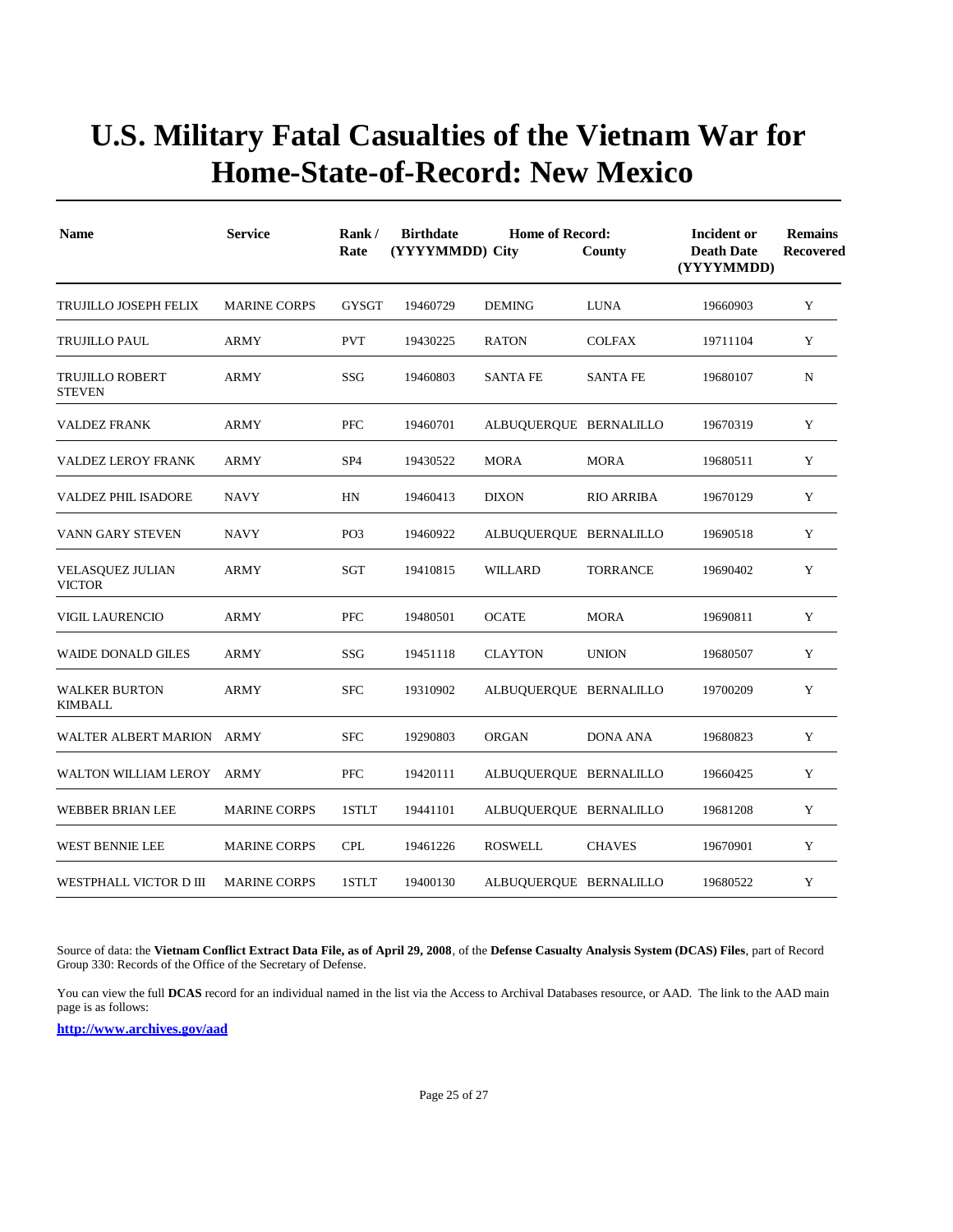| <b>Name</b>                       | <b>Service</b>      | Rank/<br>Rate   | <b>Birthdate</b><br>(YYYYMMDD) City | <b>Home of Record:</b>              | County           | Incident or<br><b>Death Date</b><br>(YYYYMMDD) | <b>Remains</b><br>Recovered |
|-----------------------------------|---------------------|-----------------|-------------------------------------|-------------------------------------|------------------|------------------------------------------------|-----------------------------|
| WHITLOW RONALD DAVID NAVY         |                     | PO <sub>3</sub> | 19481124                            | ALBUQUERQUE BERNALILLO              |                  | 19680806                                       | Y                           |
| WILLARD JAMES MONROE ARMY         |                     | SGT             | 19500728                            | ALBUQUERQUE BERNALILLO              |                  | 19690916                                       | Y                           |
| WILLIAMS DENNIS ALAN              | ARMY                | <b>PVT</b>      | 19460318                            | <b>FARMINGTON</b>                   | <b>SAN JUAN</b>  | 19690324                                       | Y                           |
| <b>WILLIAMS THOMAS</b><br>RALPH   | <b>ARMY</b>         | SP <sub>4</sub> | 19490211                            | ALBUQUERQUE BERNALILLO              |                  | 19690620                                       | Y                           |
| WILSON JOHN STANTON               | ARMY                | <b>CPT</b>      | 19410111                            | <b>BELEN</b>                        | VALENCIA         | 19690223                                       | Y                           |
| WILSON JUAN JAY                   | <b>MARINE CORPS</b> | <b>LCPL</b>     | 19470110                            | <b>THOREAU</b>                      | <b>MCKINLEY</b>  | 19690214                                       | Y                           |
| <b>WILSON LAVON STEPHEN</b>       | <b>ARMY</b>         | SP <sub>4</sub> | 19440315                            | <b>ROSWELL</b>                      | <b>CHAVES</b>    | 19650210                                       | Y                           |
| <b>WINKLES HARVIE PERRY</b><br>Ш  | <b>NAVY</b>         | HN              | 19480420                            | <b>TEXICO</b>                       | <b>CURRY</b>     | 19681208                                       | Y                           |
| WISEMAN BAIN<br><b>WENDELL JR</b> | ARMY                | WO1             | 19471108                            | <b>TRUTH OR</b><br>CONSEQUENCE      | <b>SIERRA</b>    | 19701223                                       | N                           |
| <b>WOLFE PAUL EDWARD</b>          | <b>ARMY</b>         | SP <sub>4</sub> | 19500503                            | <b>PORTALES</b>                     | <b>ROOSEVELT</b> | 19701202                                       | Y                           |
| YAZZIE DAN                        | <b>ARMY</b>         | SP <sub>4</sub> | 19481211                            | <b>CONTINENTAL</b><br><b>DIVIDE</b> | <b>MCKINLEY</b>  | 19690515                                       | Y                           |
| YAZZIE JONES LEE                  | <b>MARINE CORPS</b> | <b>LCPL</b>     | 19470706                            | <b>TOHATCHI</b>                     | <b>MCKINLEY</b>  | 19680804                                       | Y                           |
| YAZZIE RAYMOND                    | <b>MARINE CORPS</b> | <b>CPL</b>      | 19470601                            | CHURCH ROCK MCKINLEY                |                  | 19690226                                       | Y                           |
| YOUNG STEPHEN<br><b>ANDREW</b>    | <b>ARMY</b>         | WO1             | 19480413                            | <b>LAS CRUCES</b>                   | <b>DONA ANA</b>  | 19690809                                       | Y                           |
| <b>ZAMORA CARLOS JR</b>           | <b>ARMY</b>         | SP <sub>5</sub> | 19450115                            | <b>CARRIZOZO</b>                    | <b>LINCOLN</b>   | 19660128                                       | Y                           |

Source of data: the **Vietnam Conflict Extract Data File, as of April 29, 2008**, of the **Defense Casualty Analysis System (DCAS) Files**, part of Record Group 330: Records of the Office of the Secretary of Defense.

You can view the full **DCAS** record for an individual named in the list via the Access to Archival Databases resource, or AAD. The link to the AAD main page is as follows: